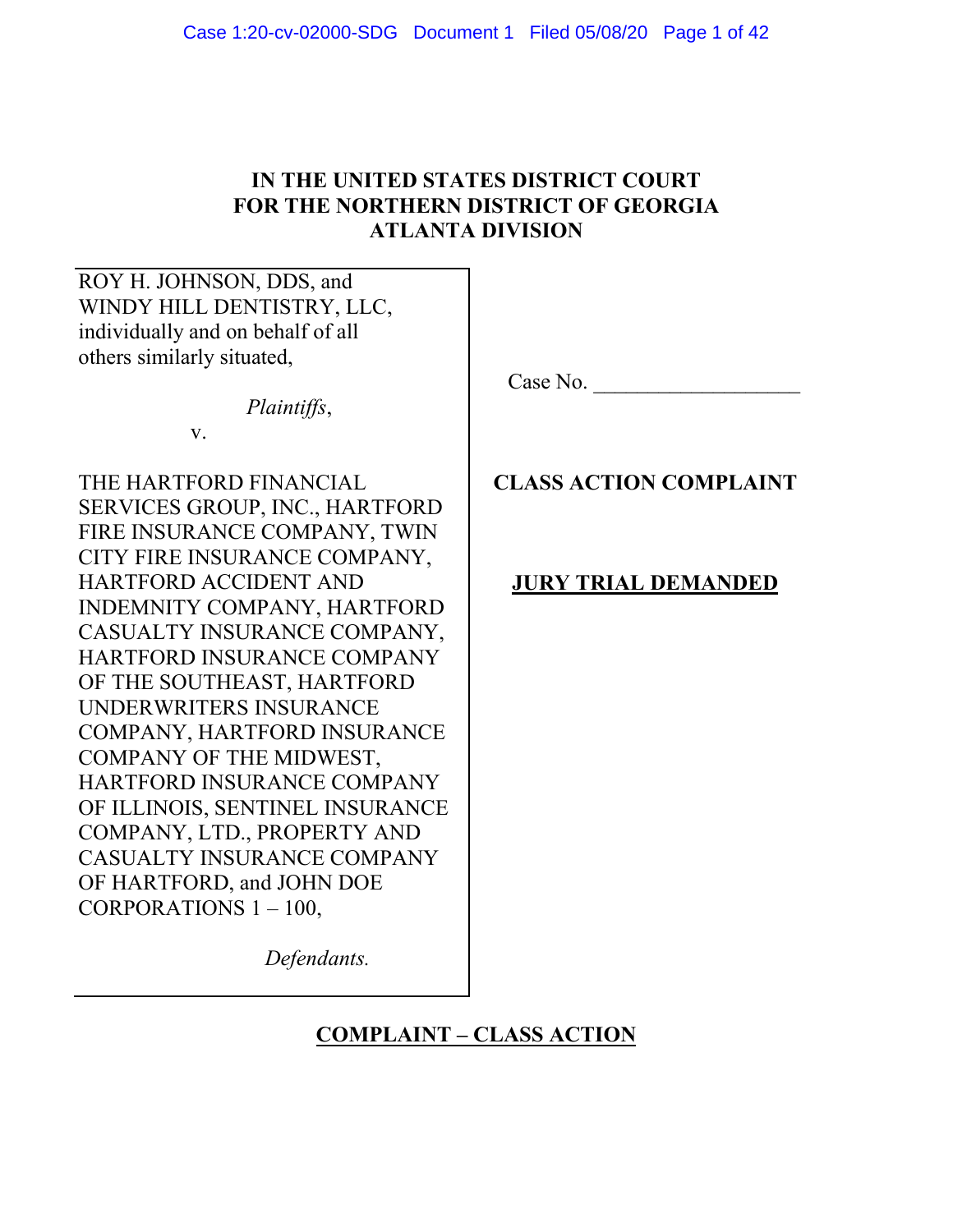Plaintiffs Roy H. Johnson, DDS, ("Dr. Johnson") and Windy Hill Dentistry, LLC ("Windy Hill"), on behalf of themselves and all others similarly situated, by and through undersigned counsel, file this Class Action Complaint against Defendants Hartford Fire Insurance Company, Twin City Fire Insurance Company, Hartford Accident And Indemnity Company, Hartford Casualty Insurance Company, Hartford Insurance Company Of The Southeast, Hartford Underwriters Insurance Company, Hartford Insurance Company Of The Midwest, Hartford Insurance Company Of Illinois (collectively "The Hartford" or "Defendants"), stating and alleging as follows:

#### **PRELIMINARY STATEMENT**

This action implicates Defendants' long-standing history of collecting premiums from dental professionals to insure against the prospective loss of business income when business operations are suspended through no fault of their own. Now, amid the COVID-19 pandemic, when federal, state and local government "stay at home" orders and social distancing guidelines and recommendations have affected approximately 95% of the U.S. population to prohibit all non-essential and elective medical procedures, Defendants are rotely denying dental office business income loss claims, asserting that COVID-19 is not a covered loss . But as exemplified by the common and standard Spectrum® Business Owners policy issued to Dr. Roy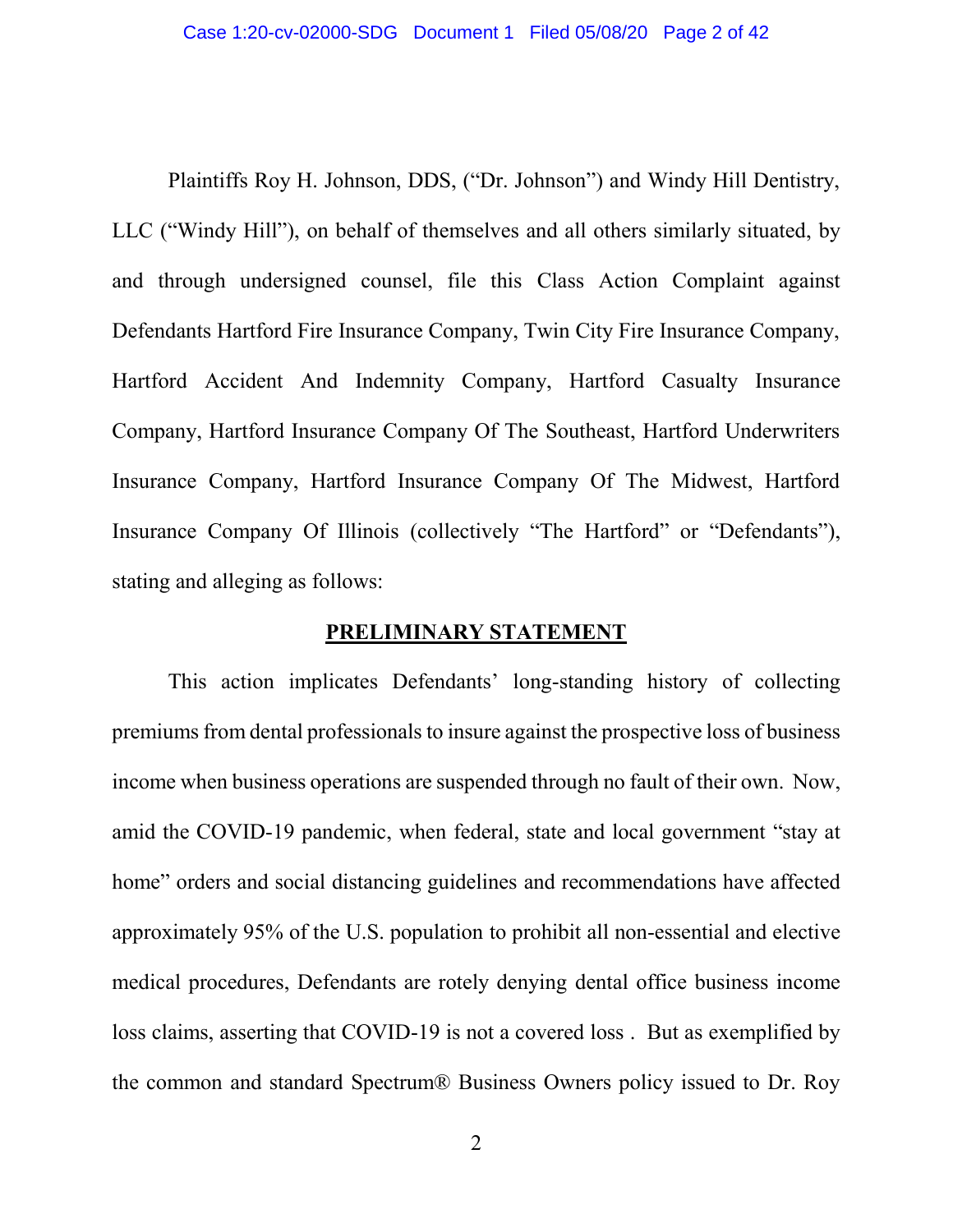Johnson and Windy Hills Dentistry, LLC, and many others, the business income losses attributed to COVID-19 are expressly covered by the policy language and due to be paid.

## **PARTIES, JURISDICTION & VENUE**

1. Plaintiff ROY H. JOHNSON, DDS, is a Georgia Citizen who resides in Cobb County, Georgia.

2. Plaintiff WINDY HILL DENTISTRY, LLC, is a Georgia Limited Liability Corporation that maintains its principal business address in Cobb County, Georgia.

3. Defendant THE HARTFORD FINANCIAL SERVICES GROUP, INC. is a Connecticut for-profit insurance company with its principal place of business located at One Hartford Plaza, Hartford, Connecticut. It may be served via UPS statutory overnight delivery, to its CEO, Christopher J. Swift, at One Hartford Plaza, Hartford, CT, 06155-0001 and by serving a copy of the same on the Georgia Secretary of State pursuant to O.C.G.A. § 14-2-1510(b).

4. Defendant HARTFORD FIRE INSURANCE COMPANY is authorized by the Office of Insurance and Safety Fire Commissioner to sell Property & Casualty in Georgia. It is a Connecticut for-profit insurance company with its principal place of business located at One Hartford Plaza, Hartford, Connecticut. It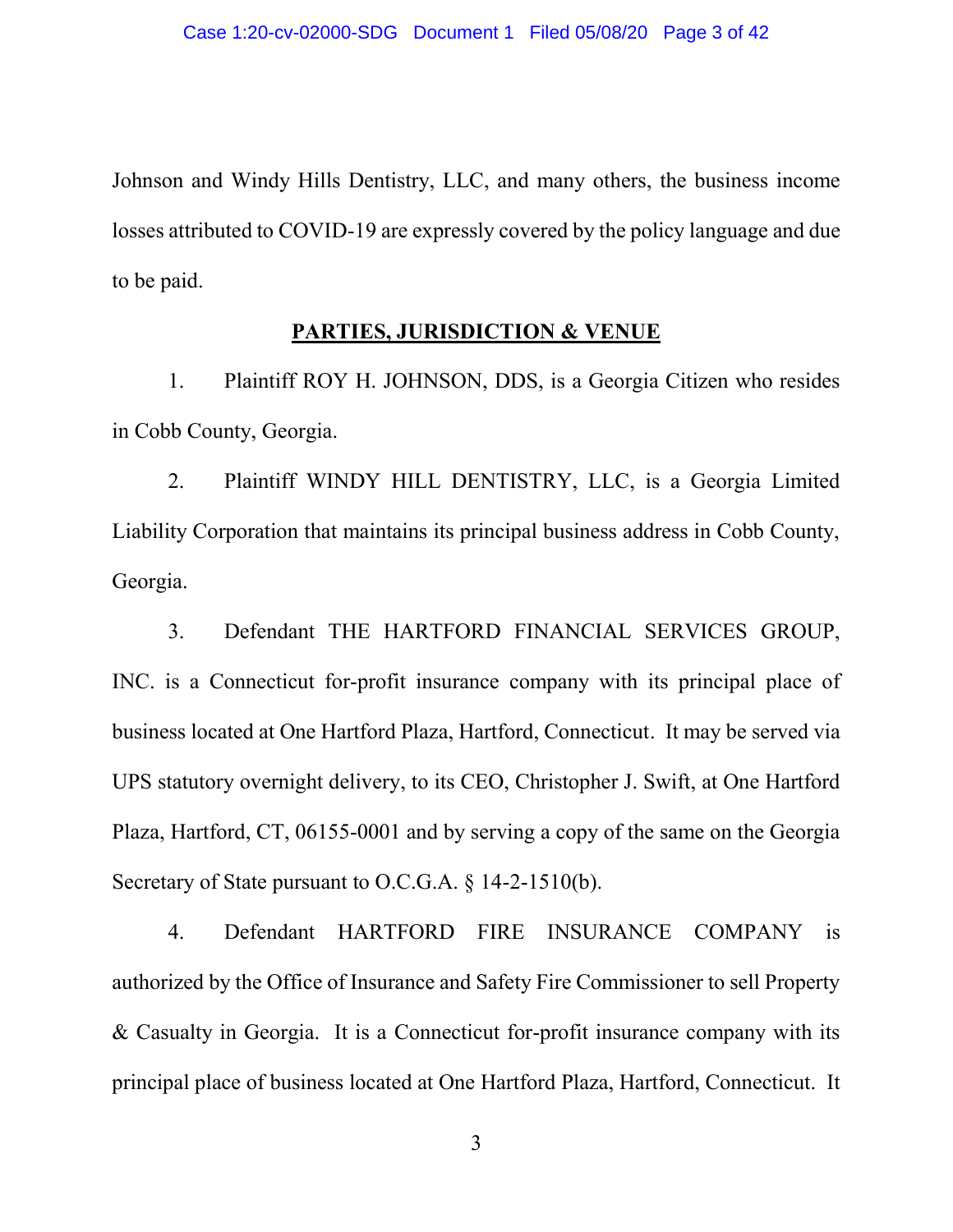may be served via its registered agent, C T Corporation System, whose address is 289 S. Culver Street, Lawrenceville, GA 30046-4805, USA.

5. Defendant TWIN CITY FIRE INSURANCE COMPANY authorized by the Office of Insurance and Safety Fire Commissioner to sell Property & Casualty in Georgia. It is an Indiana for-profit insurance company with its principal place of business located at One Hartford Plaza, Hartford, Connecticut. It may be served via its registered agent, C T Corporation System, whose address is 289 S. Culver Street, Lawrenceville, GA 30046-4805, USA.

6. Defendant HARTFORD ACCIDENT AND INDEMNITY COMPANY is authorized by the Office of Insurance and Safety Fire Commissioner to sell Property & Casualty in Georgia. It is a Connecticut for-profit insurance company with its principal place of business located at One Hartford Plaza, Hartford, Connecticut. It may be served via its registered agent, C T Corporation System, whose address is 289 S. Culver Street, Lawrenceville, GA 30046-4805, USA.

7. Defendant HARTFORD CASUALTY INSURANCE COMPANY is authorized by the Office of Insurance and Safety Fire Commissioner to sell Property & Casualty in Georgia. It is an Indiana for-profit insurance company with its principal place of business located at One Hartford Plaza, Hartford, Connecticut. It may be served via its registered agent, C T Corporation System, whose address is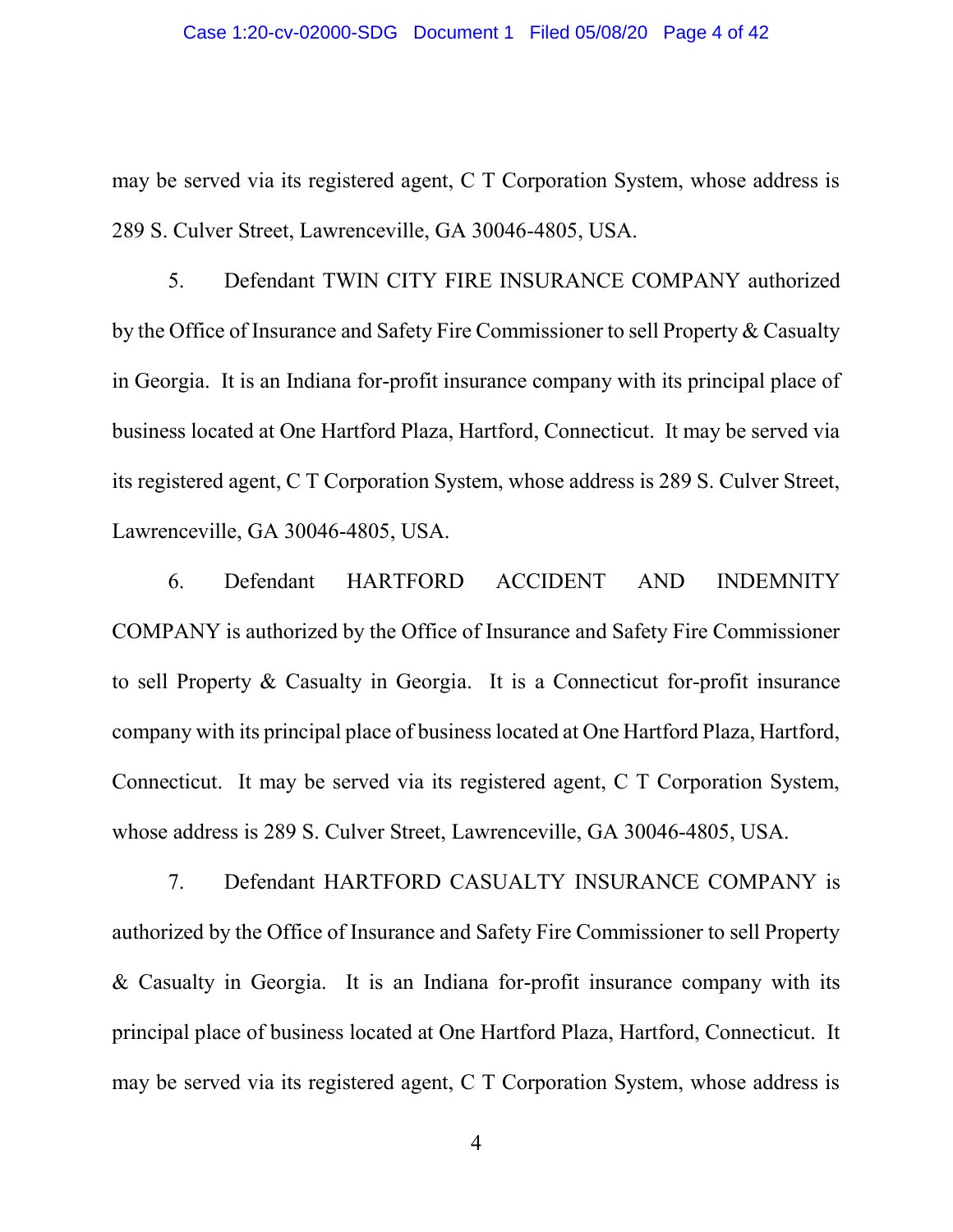289 S. Culver Street, Lawrenceville, GA 30046-4805, USA.

8. Defendant HARTFORD INSURANCE COMPANY OF THE SOUTHEAST is authorized by the Office of Insurance and Safety Fire Commissioner to sell Property & Casualty in Georgia. It is a Connecticut for-profit insurance company with its principal place of business located at One Hartford Plaza, Hartford, Connecticut. It may be served via its registered agent, C T Corporation System, whose address is 289 S. Culver Street, Lawrenceville, GA 30046-4805, USA.

9. Defendant HARTFORD UNDERWRITERS INSURANCE COMPANY is authorized by the Office of Insurance and Safety Fire Commissioner to sell Property & Casualty in Georgia. It is a Connecticut for-profit insurance company with its principal place of business located at One Hartford Plaza, Hartford, Connecticut. It may be served via its registered agent, C T Corporation System, whose address is 289 S. Culver Street, Lawrenceville, GA 30046-4805, USA.

10. Defendant HARTFORD INSURANCE COMPANY OF THE MIDWEST is authorized by the Office of Insurance and Safety Fire Commissioner to sell Property & Casualty in Georgia. It is a Connecticut for-profit insurance company with its principal place of business located at One Hartford Plaza, Hartford, Connecticut. It may be served via its registered agent, C T Corporation System,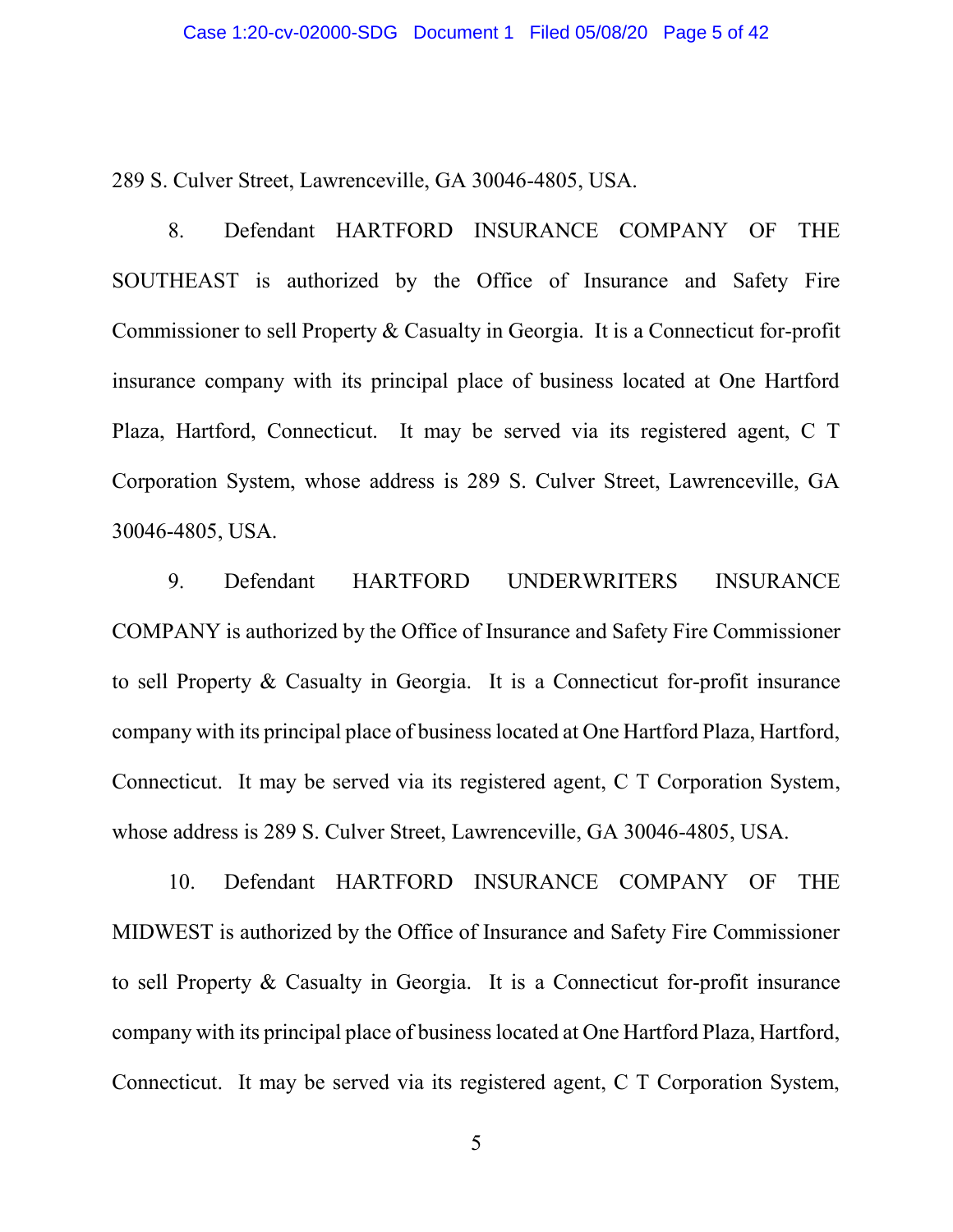whose address is 289 S. Culver Street, Lawrenceville, GA 30046-4805, USA.

11. Defendant HARTFORD INSURANCE COMPANY OF ILLINOIS is authorized by the Office of Insurance and Safety Fire Commissioner to sell Property & Casualty in Georgia. It is an Illinois for-profit insurance company with its principal place of business located at 4245 Meridian Parkway, Aurora, Illinois. It may be served via its registered agent, C T Corporation System, whose address is 289 S. Culver Street, Lawrenceville, GA 30046-4805, USA.

12. Defendant SENTINEL INSURANCE COMPANY, LTD, is authorized by the Office of Insurance and Safety Fire Commissioner to sell Property & Casualty in Georgia. It is a Connecticut for-profit insurance company with its principal place of business located at One Hartford Plaza, Hartford, Connecticut. It may be served via its registered agent, C T Corporation System, whose address is 289 S. Culver Street, Lawrenceville, GA 30046-4805, USA.

13. Defendant PROPERTY AND CASUALTY INSURANCE COMPANY OF HARTFORD is authorized by the Office of Insurance and Safety Fire Commissioner to sell Property & Casualty in Georgia. It is a Connecticut forprofit insurance company with its principal place of business located at One Hartford Plaza, Hartford, Connecticut. It may be served via its registered agent, C T Corporation System, whose address is 289 S. Culver Street, Lawrenceville, GA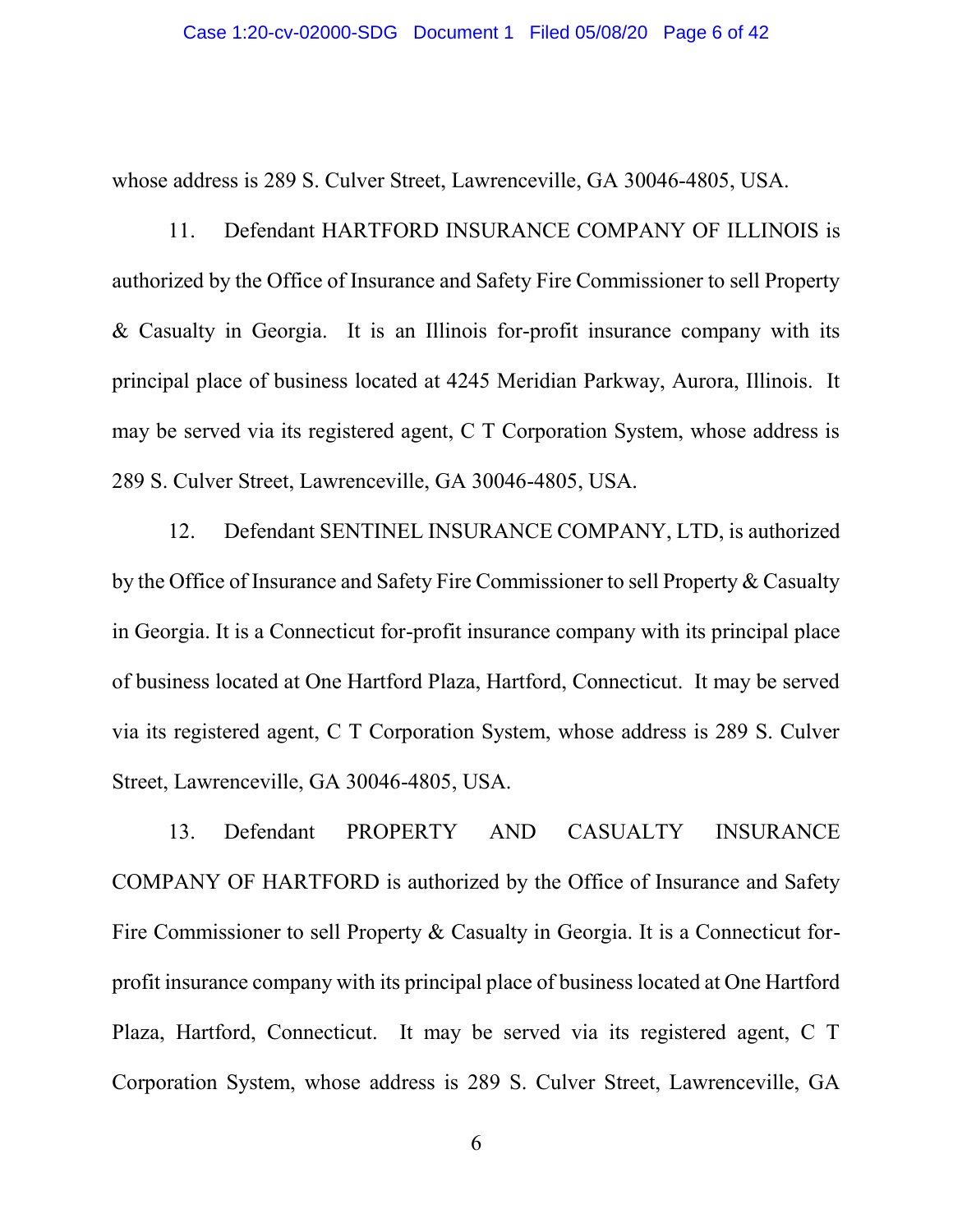30046-4805, USA.

14. JOHN DOE CORPORATIONS 1–100 are as yet unidentified issuing companies, property and casualty insurance company subsidiaries or affiliatesin The Hartford Insurance Group or within The Hartford Financial Services Group, Inc. who sold, issued or insured Business Owner policies that included Business Income, Civil Authority and/or Extra Expense coverages in all 50 States, the District of Columbia, and Puerto Rico. These JOHN DOE CORPORATIONS are typically organized under the laws of the state in which they conduct most or all of their business. When these JOHN DOE CORPORATIONS become identified, they will be added through amendment and served as required by law.

15. This Court has subject matter jurisdiction pursuant to the Class Action Fairness Act of 2005 ("CAFA"), 28 U.S.C. § 1332(d). The amount in controversy exceeds the sum of \$5,000,000 exclusive of interest and costs, there are more than 100 putative class members, and minimal diversity exists because many putative class members are citizens of a different state than Defendants.

16. This Court has personal jurisdiction over all Defendants because all Defendants are authorized to sell insurance in Georgia, regularly conduct business in Georgia, and have sufficient minimum contacts in Georgia. Defendants intentionally availed themselves of this jurisdiction by marketing and selling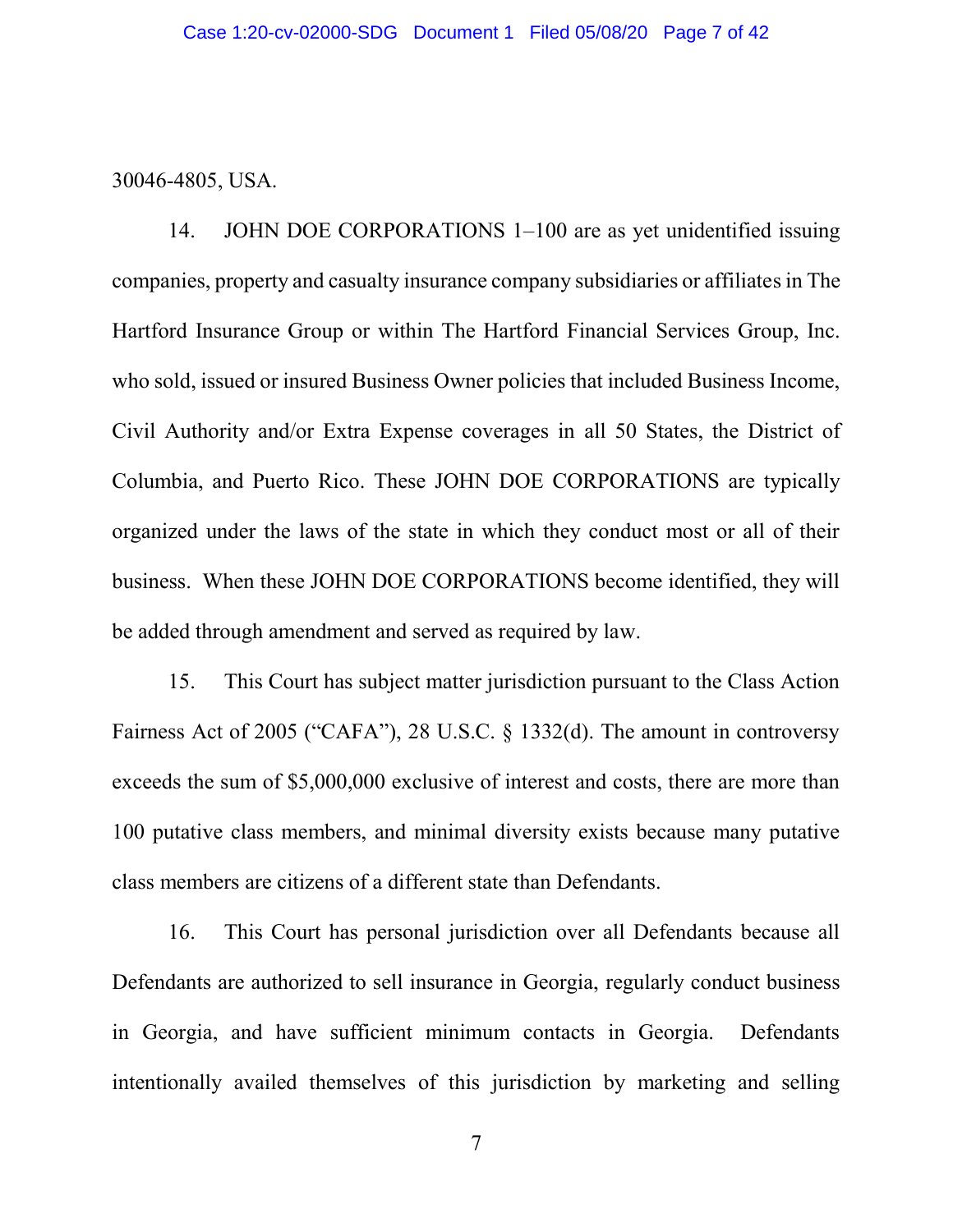insurance products and services in Georgia, and by accepting and processing payments for those products and services within Georgia.

17. Venue is proper in this Court pursuant to 28 U.S.C. §1391, because a substantial part of the events, acts and omissions giving rise to Plaintiffs' claims occurred in this District.

#### **GENERAL ALLEGATIONS**

18. The Hartford sells a variety of insurance products, serving insurance needs for more than one million small businesses. As of December 31, 2019, The Hartford claimed \$20.7B in revenue from the sale of its insurance products.<sup>1</sup>

19. As a part of insurance lines the Hartford offers, business insurance is marketed and sold to help "protect business owners from unexpected losses." Included within its standard business insurance line of products, The Hartford offers Business Income Insurance ("BII"), also known as business interruption coverage, which is marketed to small businesses in several industries. BII is a product sold to businesses to "cover costs if a business is forced to move, close or rebuild in the event of a disaster" and is specifically touted to help cover "Taxes", "Payroll", "Utilities" "Lost Profits", "Advertising", "Mortgage/Rent" and "Relocation

l

<sup>&</sup>lt;sup>1</sup>[https://s0.hfdstatic.com/sites/the\\_hartford/files/facts-about-the-hartford.pdf,](https://s0.hfdstatic.com/sites/the_hartford/files/facts-about-the-hartford.pdf) last accessed April 29, 2020.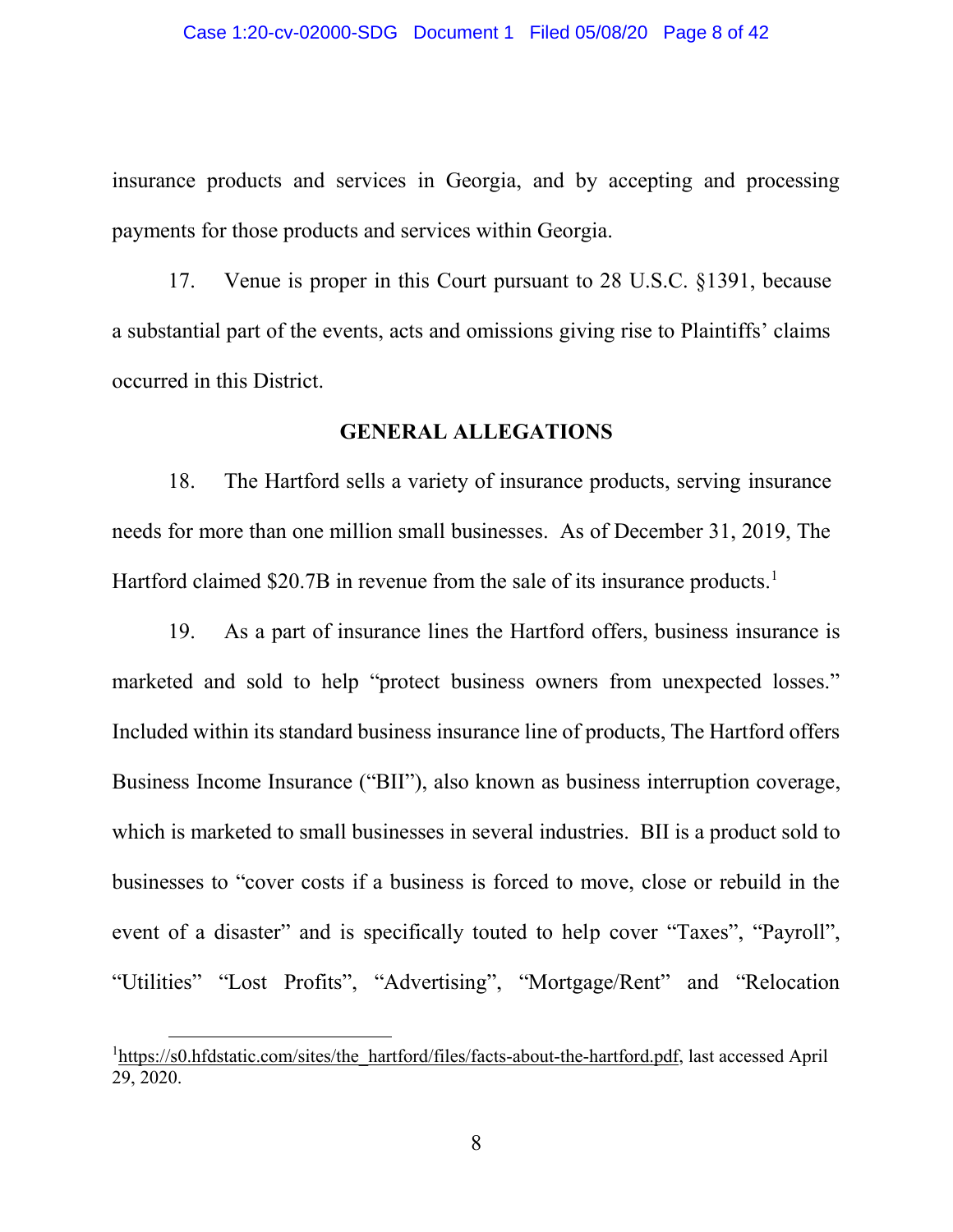Expenses".<sup>2</sup>

 $\overline{a}$ 

20. Plaintiff Roy H. Johnson, DDS, is a dentist in Cobb County, Georgia, and has provided dental care to his patients for over 40 years. His practice, Windy Hill Dentistry, LLC, employs three dentists and eleven full time staff to serve all patient populations, focusing on general and cosmetic dentistry.

21. Understanding that certain events outside his control could lead to an interruption of business and lost revenue, Dr. Johnson and Windy Hill Dentistry, LLC, purchased a Spectrum® Business Owner's Policy from The Hartford ("Policy"), with a Policy Period from June 27, 2019 to June 27, 2020, which included "Business Income and Extra Expense Coverage", "Action of Civil Authority" and "Extended Business Income." (See **Exhibit A**; Declarations, p. 4 attached hereto.)

22. The Spectrum® Business Owner's Policy is a standard policy form issued by The Hartford in all 50 states, the District of Columbia, and Puerto Rico, and does not materially differ in coverage obligations.

<sup>&</sup>lt;sup>2</sup>[https://www.thehartford.com/business-insurance/strategy/risk-management-firms/business](https://www.thehartford.com/business-insurance/strategy/risk-management-firms/business-interruption)[interruption,](https://www.thehartford.com/business-insurance/strategy/risk-management-firms/business-interruption) last accessed April 29, 2020.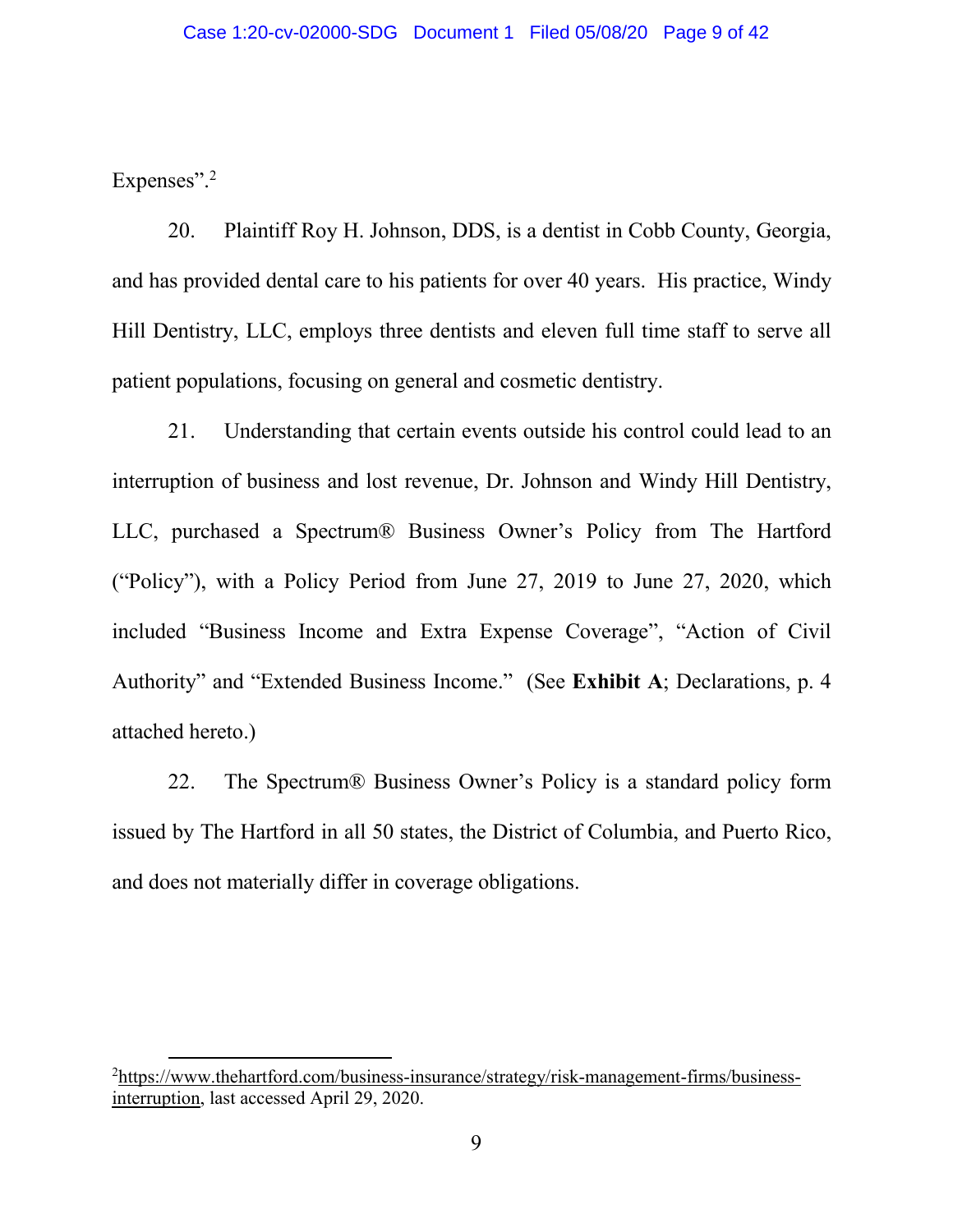23. Coverage under The Hartford's Policy includes a Special Property Coverages form, which sets forth the terms of coverage for Business Income and Extra Expense Coverage.

24. The insuring provision of the Policy is designed to pay for "direct physical loss of or physical damage to Covered Property at the premises described in the Declarations." Further, as Covered Property includes loss of Business Income, the Additional Coverages provision of the policy specifically insures, among other losses, "the actual loss of Business Income you sustain due the necessary suspension of your 'operations' during the 'period of restoration.'"<sup>3</sup>

25. The Policy also provides "Civil Authority" coverage, which is "extended to apply to the actual loss of Business Income sustained when access to [the] 'scheduled premises' is specifically prohibited by order of a civil authority...."<sup>4</sup>

26. Additionally, the Policy also provides "Extra Expense" coverage, in which The Hartford promises to pay for expenses incurred to restore a business to normal services.

27. Finally, the Policy affords "Extended Business Income" coverage which The Hartford's salesforce promotes to "help[] replace lost business income if,

l

<sup>3</sup> *See* Ex. A, Special Property Coverage Form, §A(5)(o), p. 10 of 25.

 $4$  Id., § q(1), p. 11 of 25.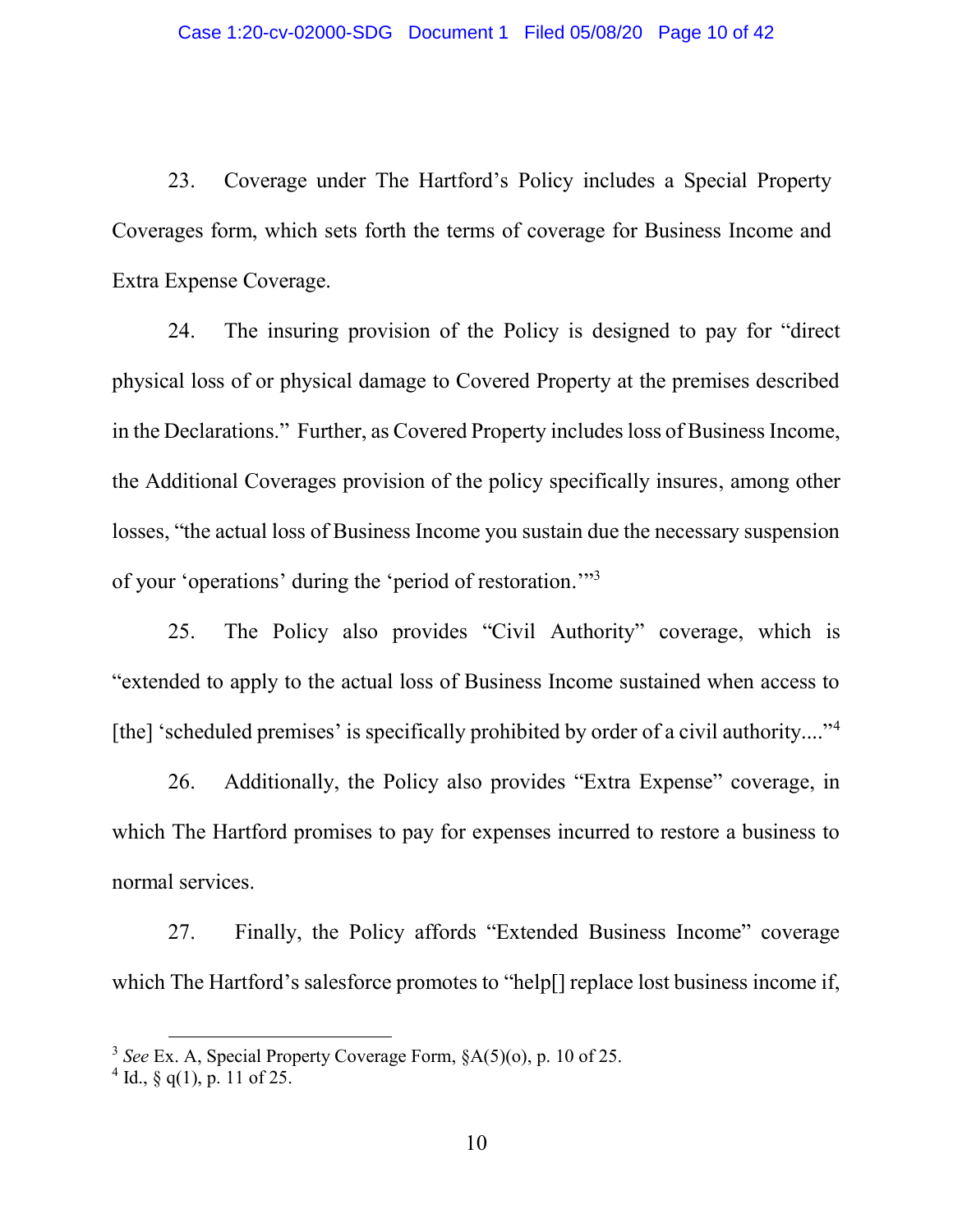after resuming operations following a loss, a business is unable to regain the income level that existed prior to the loss."<sup>5</sup>

28. Unlike many commercial BII policies, the Special Property Coverages Form does not exclude loss caused by a virus or communicable disease.

#### **COVID-19 BECOMES A GLOBAL PANDEMIC**

29. In late 2019, a new and significant outbreak of a severe respiratory disease (COVID-19), caused by a novel coronavirus (SARS-Cov-2), emerged in Wuhan, China.<sup>6</sup>

30. The respiratory disease caused by the novel coronavirus ("COVID-19") is an infectious virus that can rapidly spread from person-to-person and resulted in serious illness and death across the globe.

31. On March 11, 2020, the World Health Organization declared COVID-19 to be a global pandemic.

32. In efforts to curb the spread of the virus and in response to the rapidly spreading pandemic, federal, state and local governments implemented temporary travel restrictions and guidelines advising against essential travel.

5

 $\overline{\phantom{a}}$ 

[https://thehartford.my.salesforce.com/sfc/p/#300000007NS7/a/a00000001dSF/.0oCZLcoBBB2L](https://thehartford.my.salesforce.com/sfc/p/#300000007NS7/a/a00000001dSF/.0oCZLcoBBB2LMMyW3OrmhQpwls9KtNdBlxeeZG2_zU) [MMyW3OrmhQpwls9KtNdBlxeeZG2\\_zU](https://thehartford.my.salesforce.com/sfc/p/#300000007NS7/a/a00000001dSF/.0oCZLcoBBB2LMMyW3OrmhQpwls9KtNdBlxeeZG2_zU) (last visited May 5, 2020). <sup>6</sup> For simplicity, this Complaint refers to both as "COVID-19".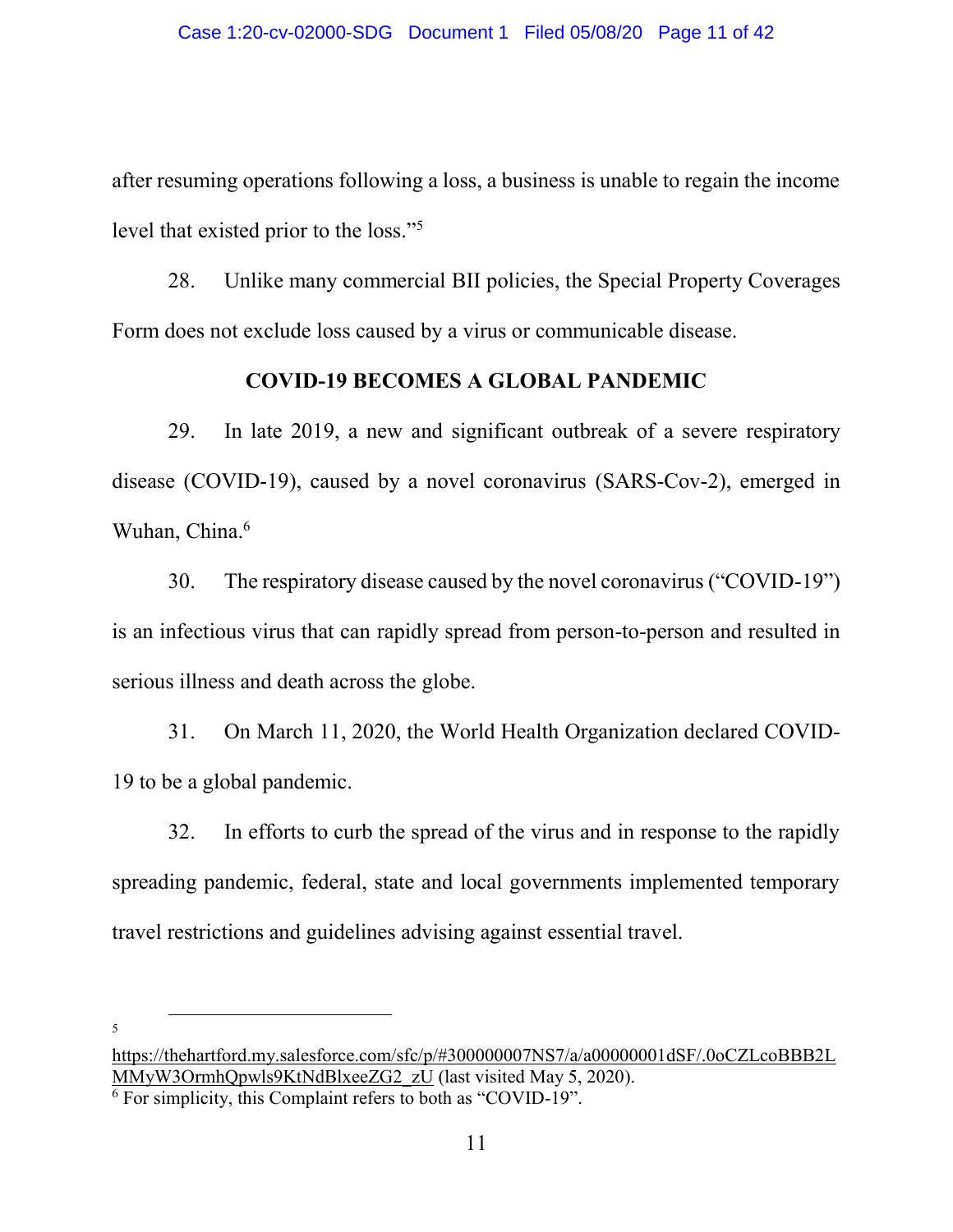33. The Centers for Disease Control and Prevention ("CDC") identified the potential public health threat posed by COVID-19 in the United States, and advised that the person-to-person spread of COVID-19 will continue to occur.

34. The CDC noted that COVID-19 was proliferating via "community spread," meaning people were contracting the virus as a result of direct or indirect contact with infected persons in the communities where they lived and worked, including some who are not sure how or where they became infected.

35. On March 13, 2020, President Donald Trump declared the outbreak of COVID-19 a national emergency beginning March 1, 2020.

36. In response to the COVID-19 pandemic, many state and local governments throughout the United States enacted measures to combat the evergrowing spread of the pandemic, including declarations of public health emergencies and stay at home orders.

37. On March 19, 2020, California became the first state to issue a shelter in place order and many others soon followed. By April 20, 2020, at least 42 states along with a number of number of cities and counties and U.S. territories, urged their citizens to stay in their homes as much as possible, including in the following states/territories: Alabama, Alaska, Arizona, California, Colorado, Connecticut, Delaware, District of Columbia, Florida, Georgia, Hawaii, Idaho, Illinois, Kansas,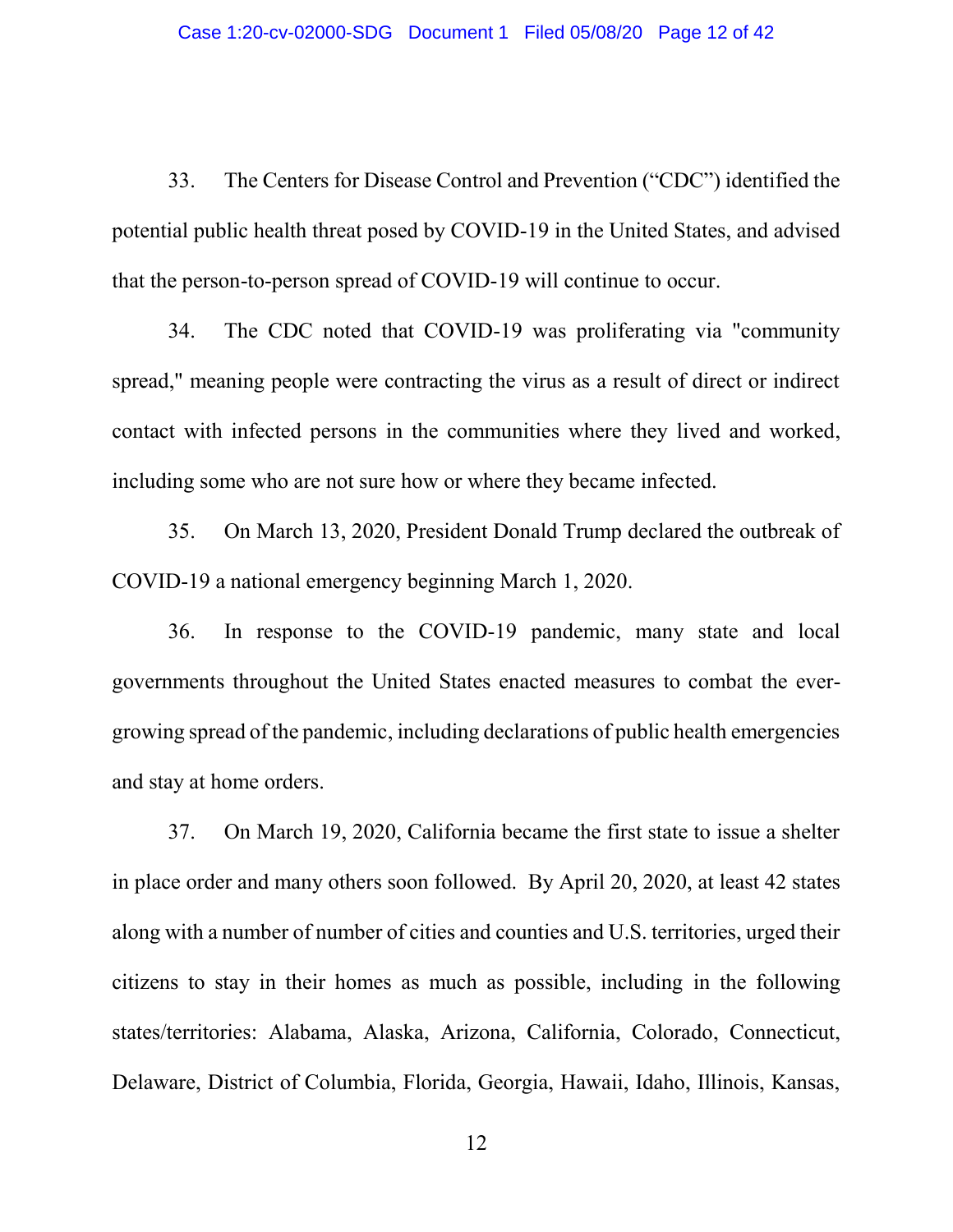Kentucky, Louisiana, Maine, Maryland, Massachusetts, Michigan, Minnesota, Minnesota, Mississippi, Missouri, Montana, Nevada, New Hampshire, New Jersey, New Mexico, New York, North Carolina, Ohio, Oregon, Pennsylvania, Puerto Rico, Rhode Island, South Carolina, Tennessee, Texas, Vermont, Virginia, Washington, West Virginia and Wisconsin.

38. The *New York Times* has reported that at least 316 million Americans – about 95% of the country – were told to stay at home for several weeks, and likely longer.

39. Globally, as of May 5, 2020, there have been at least 3,659,271 confirmed cases and  $256,894$  deaths.<sup>7</sup> These numbers are growing each day.



 $\overline{\phantom{a}}$ 

<sup>7</sup> <https://coronavirus.jhu.edu/map.html> (last visited May 5, 2020).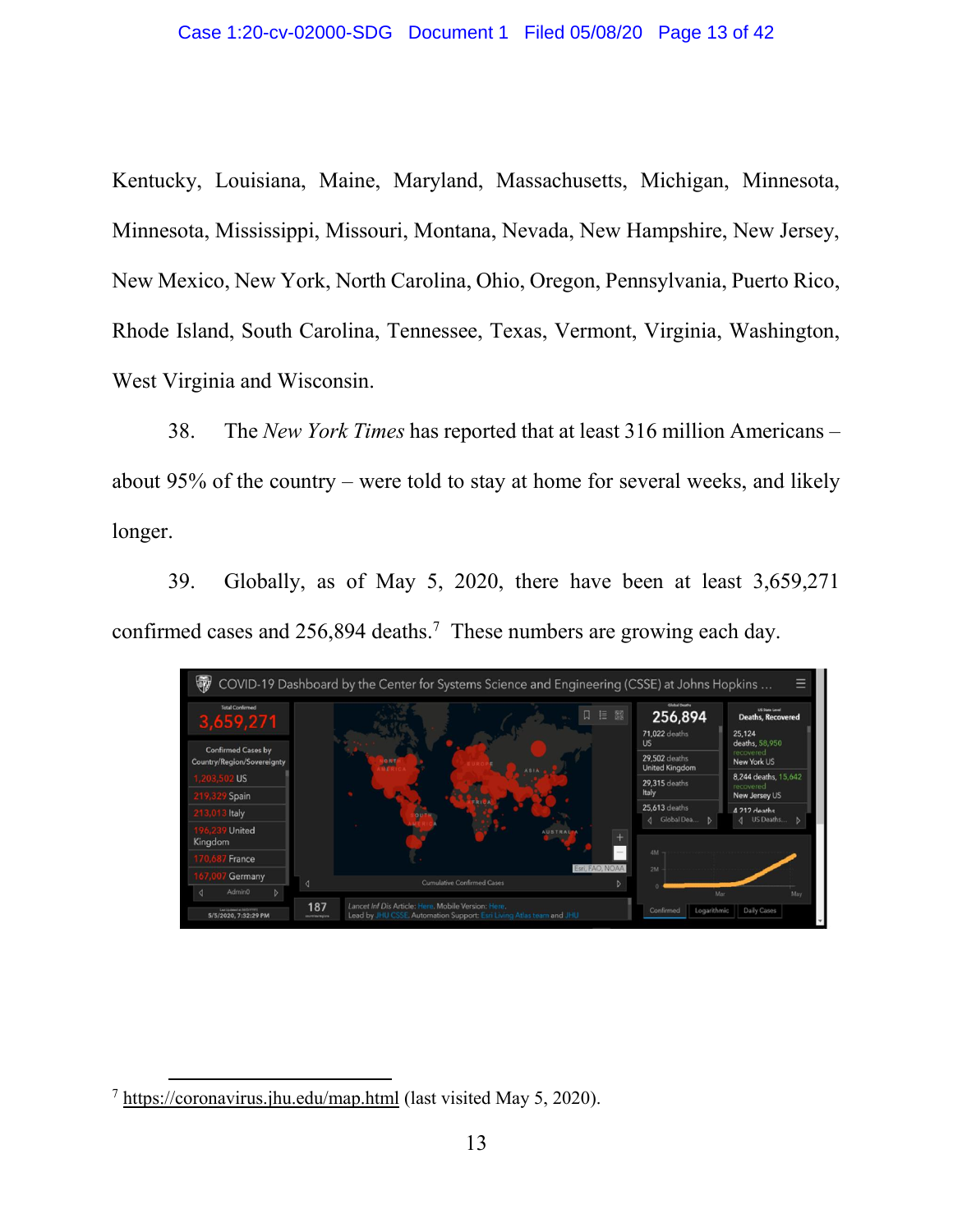40. The United States now leads the globe in the number of confirmed COVID-19 cases, with more than 1.2 million confirmed cases and nearly 72,000 deaths as a result. COVID-19 is present in every state in the nation.

#### **GEORGIA IS AN EXEMPLARY STATE IMPACTED BY COVID-19**

41. In early March 2020, the Georgia Department of Public Health determined that COVID-19 "is spreading throughout communities" and laboratory testing confirmed more than sixty (60) cases of COVID-19 had surfaced in Georgia, requiring the implementation of certain restrictions to limit the spread.

42. On March 14, 2020, Georgia Governor Brian Kemp declared a Public Health State of Emergency<sup>8</sup> and, April 2, 2020 issued an Executive Order, requiring "all residents and visitors of the State of Georgia are required to shelter in place within their homes or places of residence ... taking every possible precaution to limit social interaction to prevent the spread or infection of COVID-19 to themselves or any other person...."<sup>9</sup>

43. On March 18, 2020, the Centers for Medicare and Medicaid Services ("CMS") released recommendations on Adult Elective Surgeries and Non-Essential Medical, Surgical, and Dental Procedures During COVID-19 Response. These

 $\overline{a}$ 

<sup>8</sup> <https://gov.georgia.gov/document/2020-executive-order/03142001/download>

<sup>&</sup>lt;sup>9</sup> <https://gov.georgia.gov/document/2020-executive-order/04022001/download>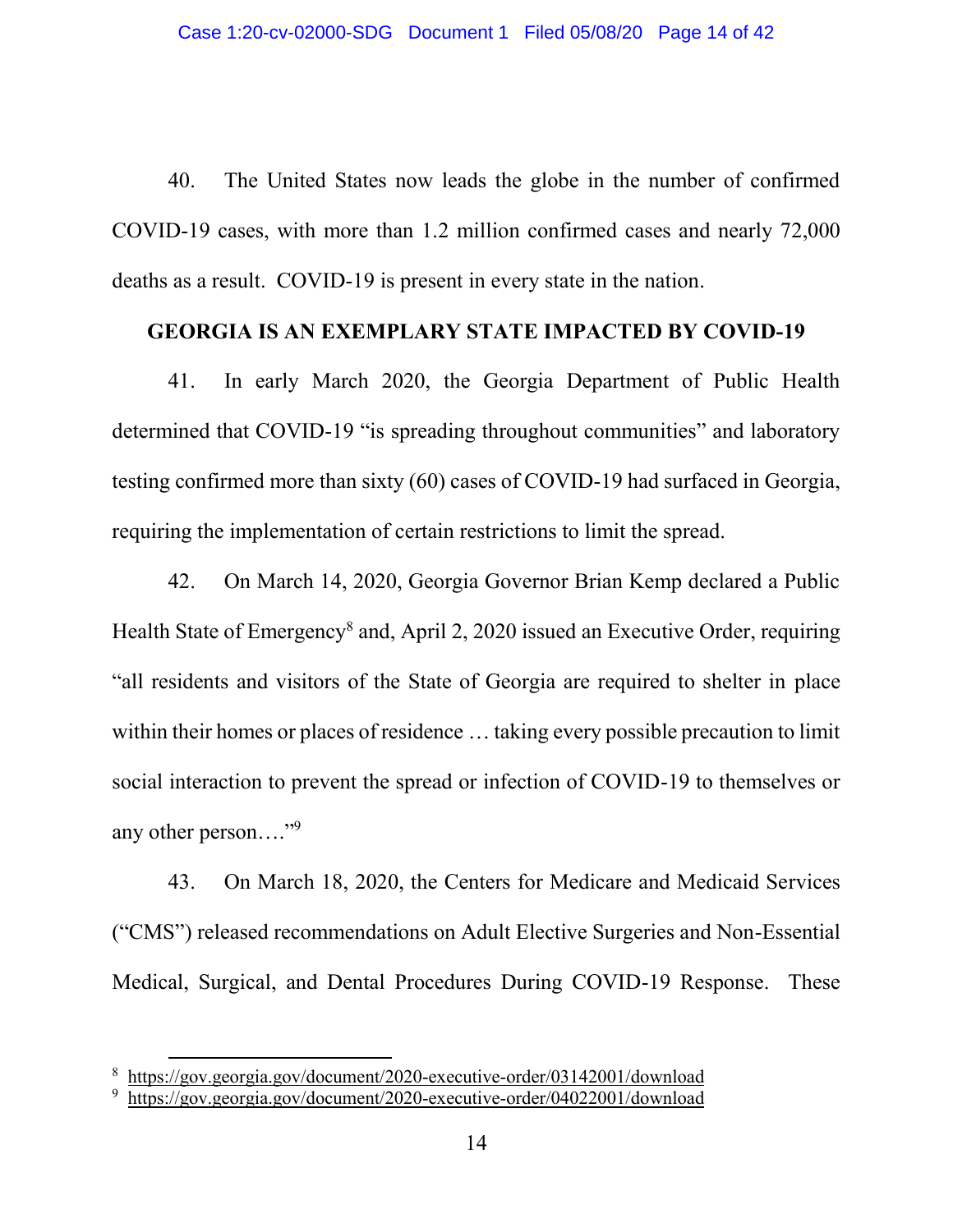recommendations provided a framework for all medical providers, including dentists, to implement immediately and delay all elective surgeries, non-essential medical, surgical, and dental procures during the 2019 COVID-19 outbreak.

44. Further mandates to cancel or postpone elective and routine medical procedures were issued by bodies and licensing boards governing dental practices, including the CMS, American Dental Association ("ADA"), the American Medical Association ("AMA").

45. Again, on April 7, 2020, in to "limit exposure of patients and staff to the virus that causes COVID-19," CMS recommended the cancellation or postponement of all non-emergent, elective treatment, and preventive medical services for patients of all ages.<sup>10</sup>

46. On April 8, 2020, the CDC issued further guidelines for dental practices related to elective and routine operations, recommending all dental facilities postpone elective procedures, surgeries, and non-urgent dental visits for the foreseeable future.11 For other healthcare facilities, CDC guidelines call for the rescheduling of all non-urgent outpatient visits and elective surgeries.<sup>12</sup>

l

<sup>&</sup>lt;sup>10</sup> <https://www.cms.gov/files/document/cms-non-emergent-elective-medical-recommendations.pdf> <sup>11</sup> <https://www.cdc.gov/oralhealth/infectioncontrol/statement-COVID.html>

<sup>12</sup> <https://www.cdc.gov/coronavirus/2019-ncov/hcp/guidance-hcf.html>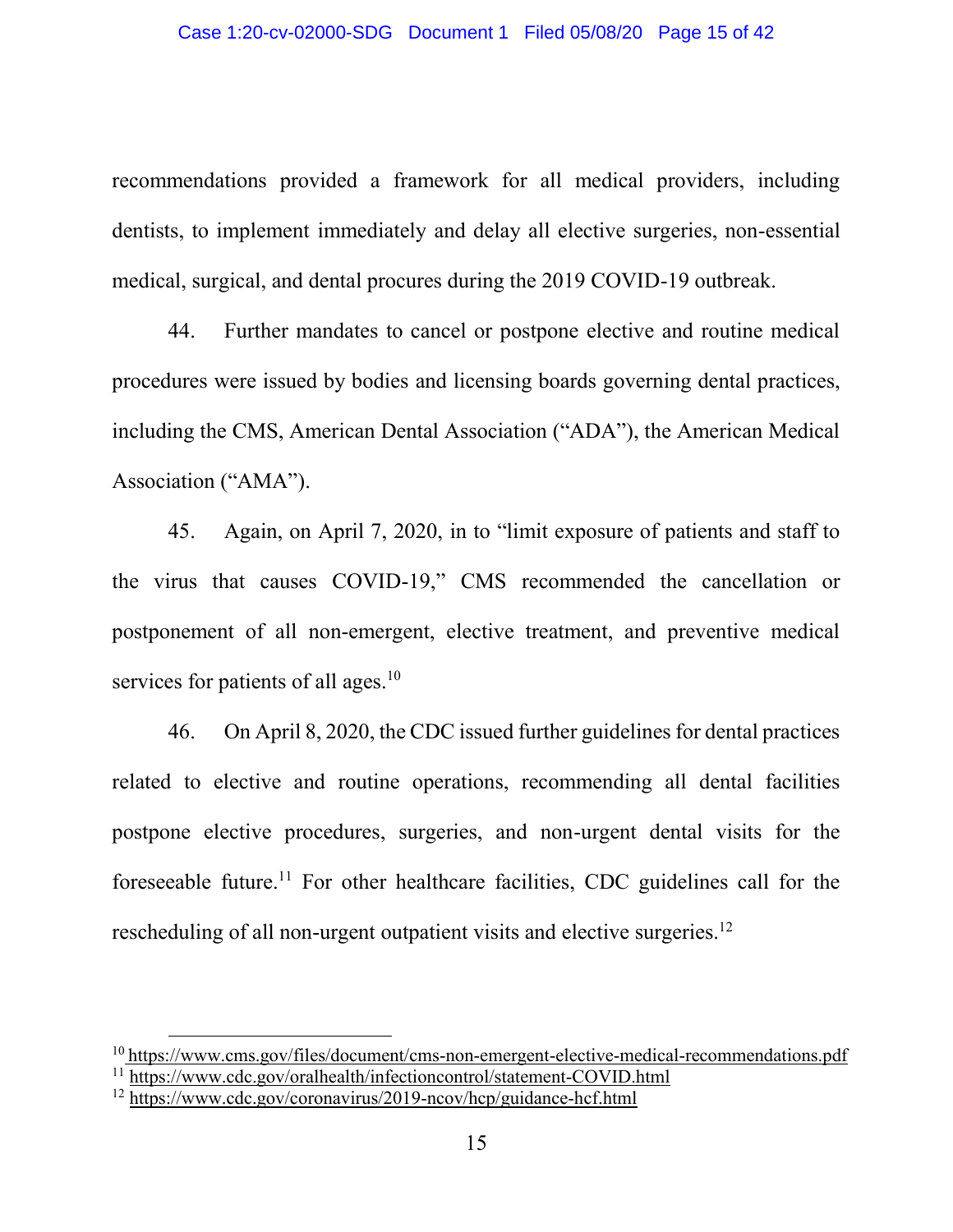47. The shelter-in-place Orders, association bulletins, governmental guidelines and recommendations, and other health experts consistently and unfailingly mandated dental practices should cancel or postpone treatment of all non-emergent patients. The goal of such measures was to prevent transmission of a known, dangerous virus deeply persistent in communities, cities, counties, and all states across the United States.

48. According to the CDC, SARS-CoV-2 is known to remain live and viable for hours up to days on "surfaces made from a variety of chemicals," including surfaces commonly found in dentist and physician offices<sup>13</sup> and can be spread by asymptomatic members of the public.

49. In Georgia, there have been 29,905 confirmed COVID-10 cases and 1,295 individuals perished from the first death reported on March 12, 2020 until May 5, 2020.14

l

<sup>&</sup>lt;sup>13</sup> <https://www.cdc.gov/coronavirus/2019-ncov/prevent-getting-sick/cleaning-disinfection.html> <sup>14</sup> [https://dph.georgia.gov/covid-19-daily-status-report,](https://dph.georgia.gov/covid-19-daily-status-report) (last visited May 5, 2020.)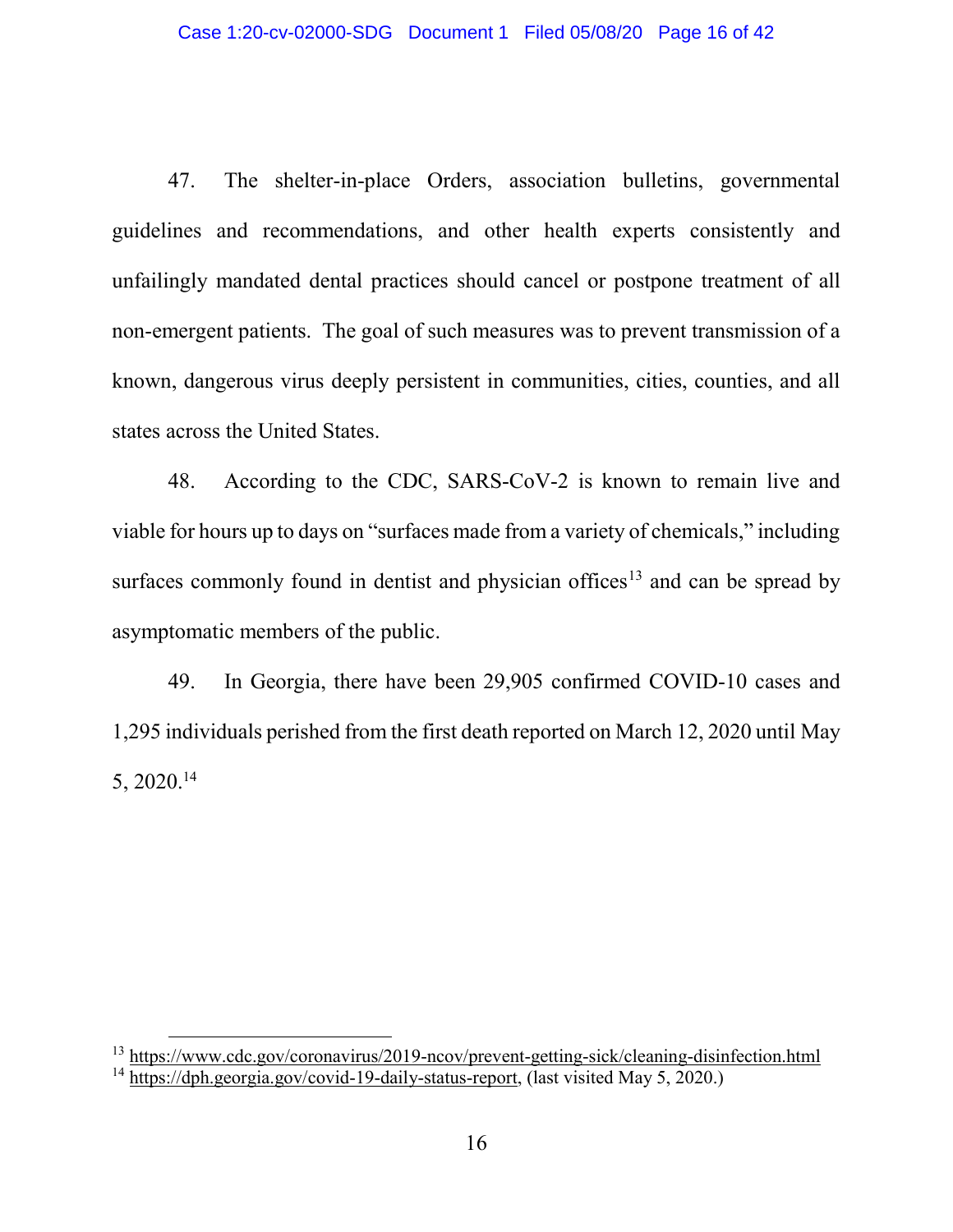50. In Cobb County, Georgia, where the Plaintiffs' "scheduled premises" is located, there have been at least 1,886 confirmed COVID-19 cases, 500 hospitalizations and 102 deaths.<sup>15</sup> Indeed, Cobb County, Georgia is among the top 5 counties with the greatest number of confirmed COVID-19 cases in the state.<sup>16</sup>

51. As a result of the proliferation and spread of COVID-19, and due to the resultant Declarations of Emergency, Executive Orders and local mandates requiring the public to exercise strict social distancing practices, non-emergent, routine, and elective medical procedures were halted at all dental and medical practices in the states. Accordingly, Plaintiffs were forced to indefinitely suspend or reduce the dentistry practice at Windy Hill Dentistry for the foreseeable future.

52. Upon information and belief, The Hartford has, on a wide-scale and uniform basis, refused to pay its insureds under its Business Income, Civil Authority, and Extra Expense coverages for losses suffered due to the spread of COVID-19. The Hartford has denied Plaintiffs' claim under their Hartford policy.

 $15$  Id. <sup>16</sup> Id.  $\overline{a}$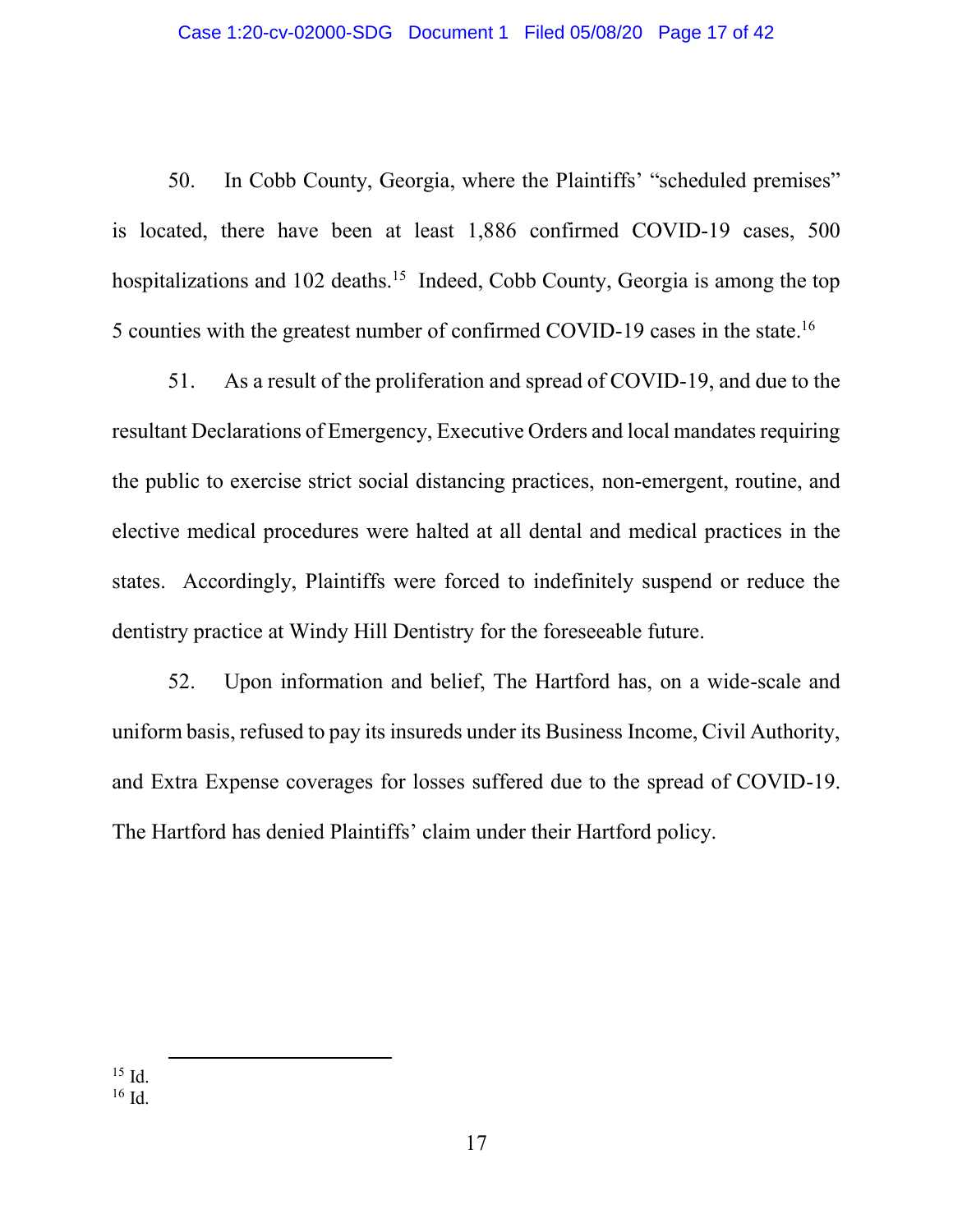#### **The Policy**

#### *The Special Property Coverage Form At Issue*

53. In return for the payment of a premium, The Hartford issued Policy No. 20 SBW AM7715 DV to Roy H. Johnson, DDS and Windy Hill Dentistry, LLC for a policy period beginning of June 26, 2019 to June 26, 2020, including a Business Liability Coverage Form and a Special Property Coverage Form. *See* Policy No. 20SBWAM7715DV, attached hereto as **Exhibit A**.

54. Dr. Johnson and Windy Hill Dentistry have performed all of their obligations under The Hartford policy, including payment of all premiums and submission of a claim.

55. Among other coverages, the Plaintiffs' Special Property Coverage Form, includes loss of Business Income, Civil Authority, Extra Expense due to the shutdown caused by COVID-19.

56. The Policy is an all-risk policy. This type of policy covers all risks of loss except for those expressly and specifically excluded. Here, The Hartford's Special Property Coverage Form provides The Hartford will "pay for direct physical loss of or physical damage to Covered Property at the premises described in the Declarations (also called "scheduled premises" in this policy) caused by or resulting from a Covered Cause of Loss."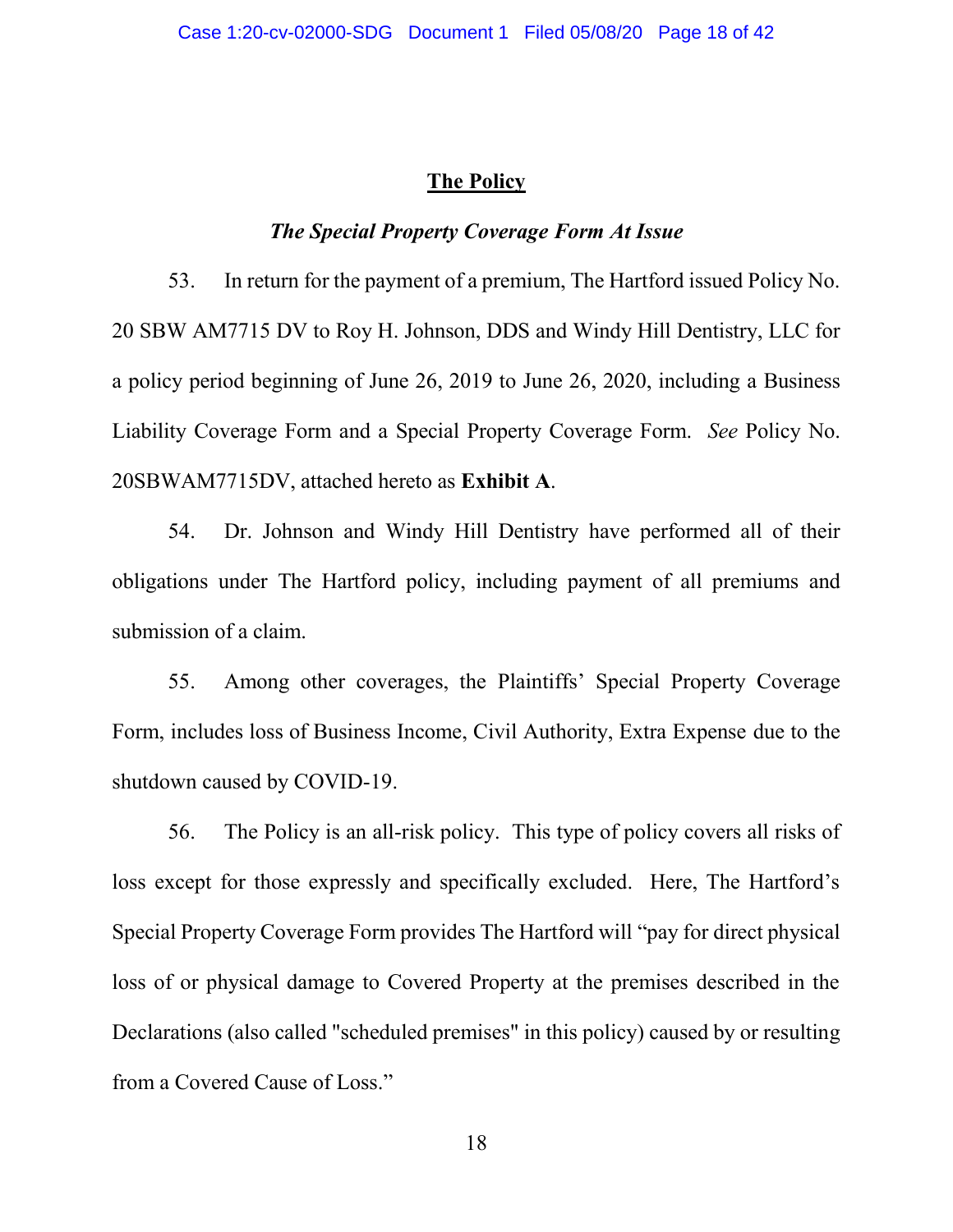57. A "Covered Cause of Loss" is defined in the insurance contract as a "RISK OF DIRECT PHYSICAL LOSS" subject to various exclusions and limitations.

58. The Hartford did not exclude or limit coverage for losses from viruses for communicable diseases.

59. Losses due to COVID-19 are a Covered Cause of Loss under The Hartford policies.

60. Section A (**Coverage**), 2 (**Coverage Extensions**), 5 (**Additional Coverages**) o. (**Business Income**) of the Policy provides The Hartford contractually agreed to:

pay for the actual loss of Business Income you sustain due to the necessary suspension of your "operations" during the "period of restoration". The suspension must be caused by direct physical loss of or physical damage to property at the "scheduled premises", including personal property in the open (or in a vehicle) within 1,000 feet of the "scheduled premises", caused by or resulting from a Covered Cause of Loss.

61. Business Income under the policy is defined as the "Net Income (Net Profit or Loss before income taxes) that would have been earned or incurred if no direct physical loss or physical damage had occurred; and (b) Continuing normal operating expenses incurred, including payroll."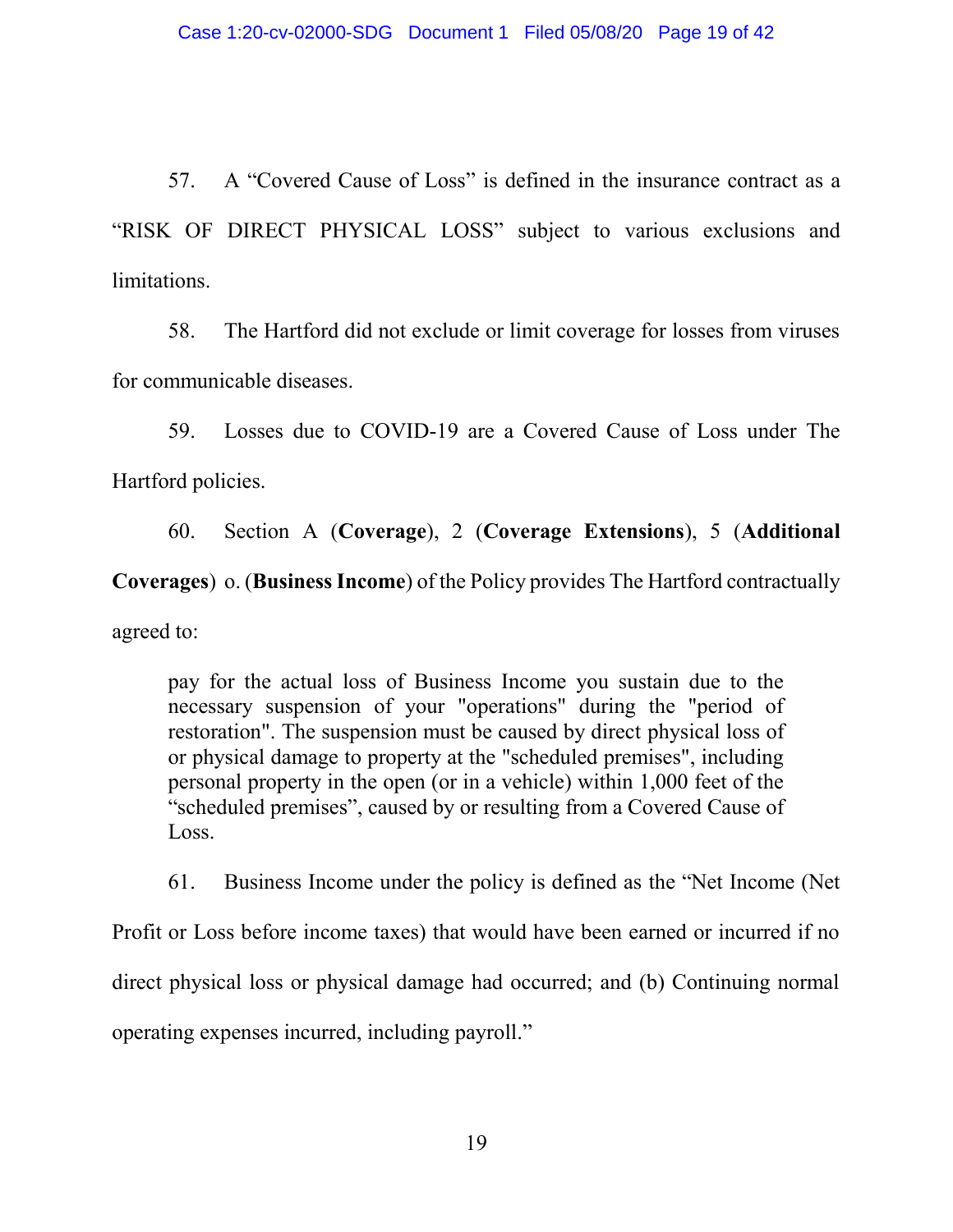62. Relative to the physical loss or physical damage requirement under the Special Property Coverage form of the Policy, the presence of a dangerous virus or disease is known to be a physical loss or physical damage, as the insurance industry has recognized since at least 2006. When preparing so-called "virus" exclusions to be placed in some policies, but not others, the insurance industry drafting arm, Insurance Services Office, Inc. ("ISO"), circulated a statement to state insurance regulators that included the following:

> Disease-causing agents may render a product impure (change its quality or substance), or enable the spread of disease by their presence on interior building surfaces or the surfaces of personal property. When disease-causing viral or bacterial contamination occurs, potential claims involve the cost of replacement of property (for example, the milk), cost of decontamination (for example, interior building surfaces), and business interruption (time element) losses. *Although building and personal property could arguably become contaminated (often temporarily) by such viruses and bacteria, the nature of the property itself would have a bearing on whether there is actual property damage.* An allegation of property damage may be a point of disagreement in a particular case. <sup>17</sup>

63. Contrary to the denial made in this case, the insurance industry has

recognized broad pollution or contamination exclusions do not limit or exclude

l

<sup>&</sup>lt;sup>17</sup>See ISO Circular LI-CF 2006-175, July 6, 2006, available at

[https://www.propertyinsurancecoveragelaw.com/files/2020/03/ISO-Circular-LI-CF-2006-175-](https://www.propertyinsurancecoveragelaw.com/files/2020/03/ISO-Circular-LI-CF-2006-175-Virus.pdf) [Virus.pdf](https://www.propertyinsurancecoveragelaw.com/files/2020/03/ISO-Circular-LI-CF-2006-175-Virus.pdf) (emphasis added).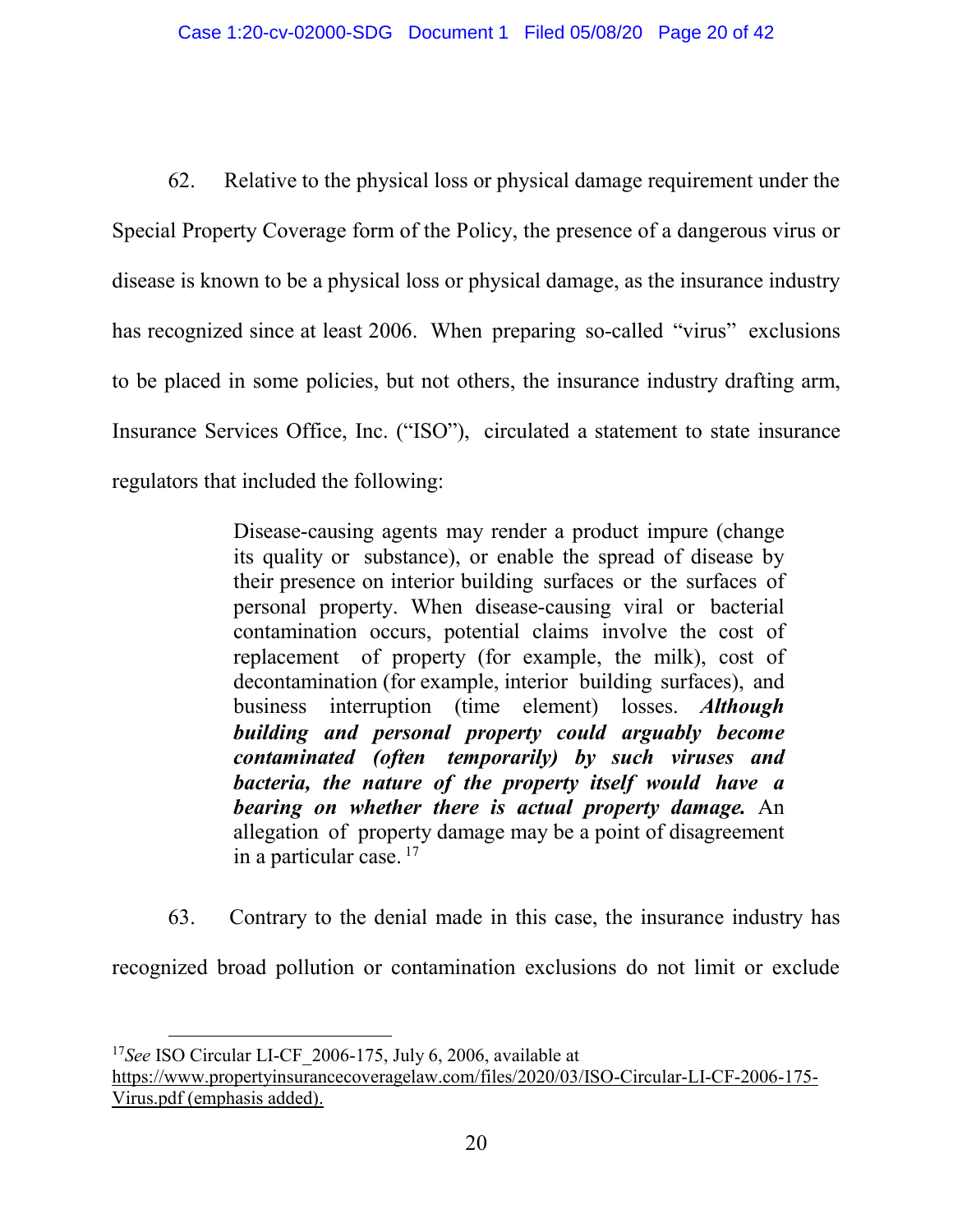#### Case 1:20-cv-02000-SDG Document 1 Filed 05/08/20 Page 21 of 42

coverage related to viruses or bacteria, thus creating the need for specific endorsements necessary to exclude loss due to virus or bacteria.

64. The Hartford also agreed to pay necessary "Extra Expense" incurred by its insureds during the period of time the business would not have incurred "if there had been no direct physical loss or physical damage to property."

65. "Extra Expense" includes, among other items, expense incurred "to minimize the suspension of business if you cannot continue 'operations.'" Suspension of business is defined as "(a) the partial slowdown or complete cessation of your business activities; or (b) That part or all of the "scheduled premises" is rendered untenable as a result of a Covered Cause of Loss if coverage for Business Income applies to the policy."

66. The Hartford further agreed to pay the "actual loss of Business Income" sustained "when access to [the] 'scheduled premises' is specifically prohibited by order of a civil authority as the direct result of a Covered Cause of Loss to property in the immediate area of [the] 'scheduled premises.'"

67. Losses caused by COVID-19 and related orders issued by local, state, and federal authorities, triggered the Business Income, Extra Expense, and Civil Authority provisions of The Hartford's Special Property Coverage Form.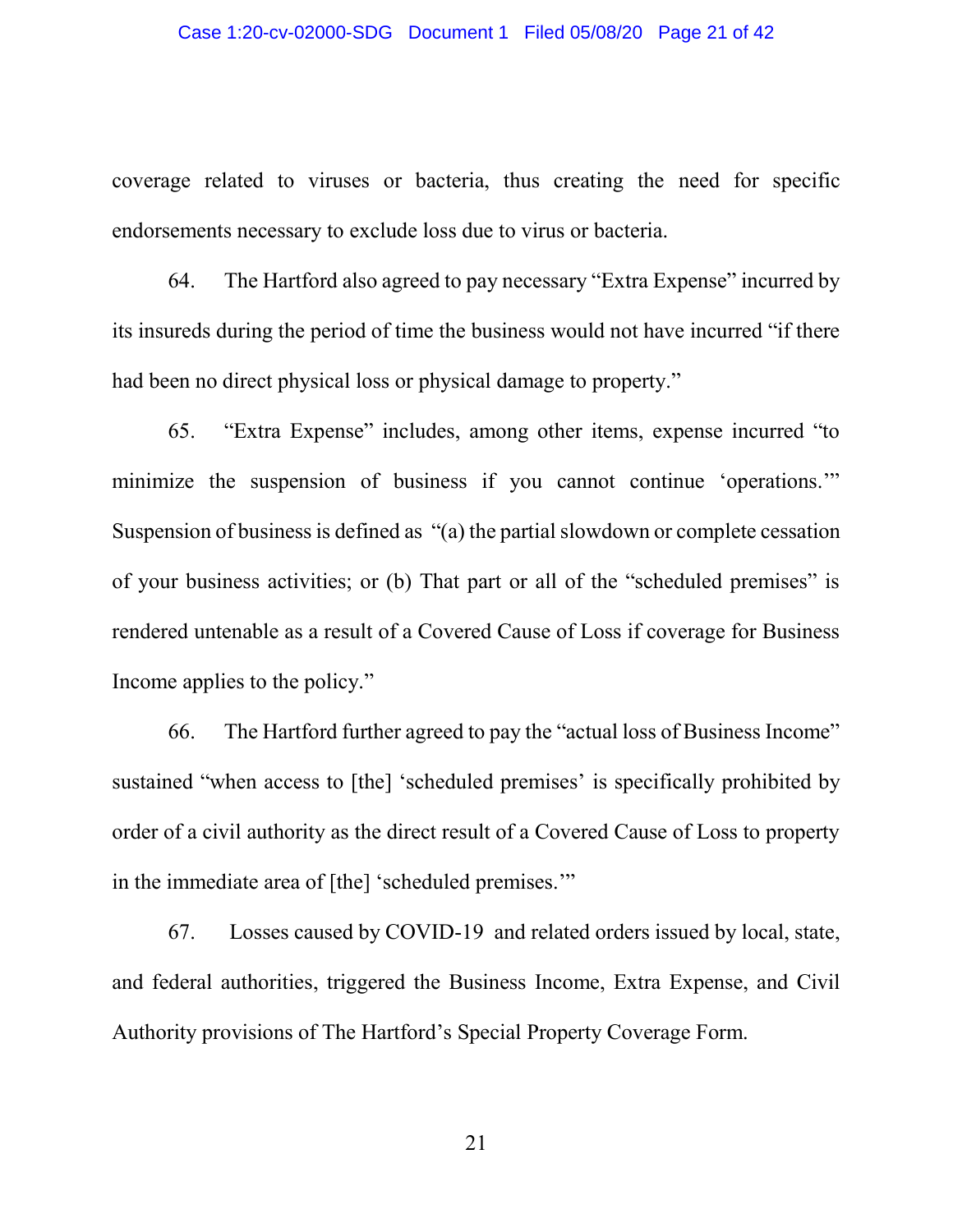# *COVID-19 Is A Covered Cause of Loss Under Standard and Uniform Policy Language*

68. The spread of COVID-19, and the corresponding orders and mandates from civil authorities throughout the country requiring the suspension of businesses like Plaintiffs' and the putative class members, constitutes physical damage to the premises and a loss that is covered under The Hartford's Special Property Coverages Form.

69. The presence of COVID-19 is the cause of "direct physical loss" and "physical damage" to those premises covered under Plaintiffs' policy, and the policies of other Class members, by denying use of and damage to the "covered premises" and by the involuntary suspension of all non-emergent business operations.

70. In response to COVID-19, the federal government, the WHO, the CDC, State governing authorities, the AMA, and the ADA all decided to prohibit access to Plaintiffs' and other class members' premises, thus suspending their normal business activities.

71. As a result of the presence of COVID-19 and the orders of civilian authorities, Plaintiffs and the other Class members lost Business Income and incurred Extra Expense. Indeed, the Georgia Dental Association reports that an ADA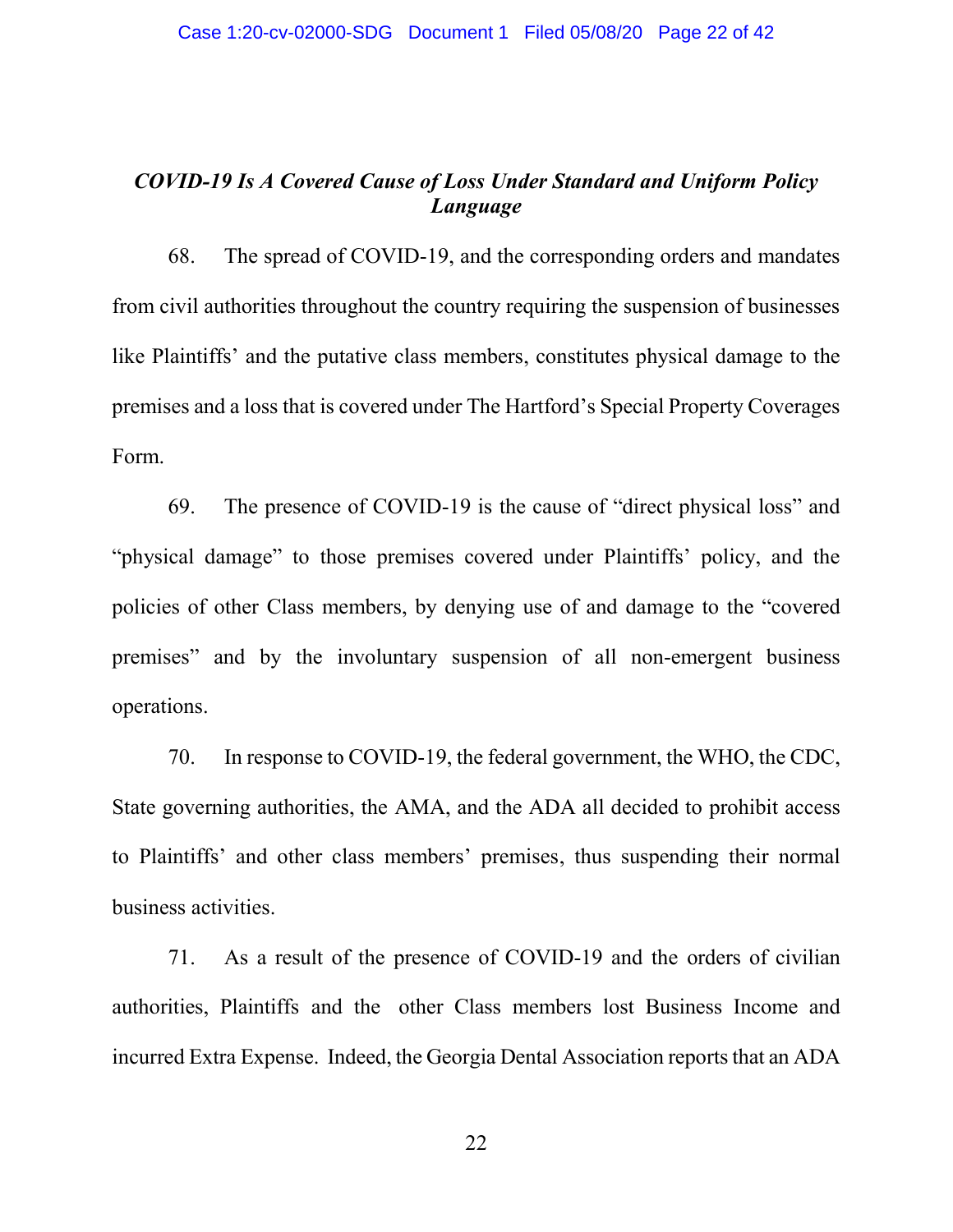survey of dentists shows the typical dental office is seeing less than 5% of its normal patient volume.<sup>18</sup>

72. On April 29, 2020, Plaintiffs submitted a proof of loss under the Special Property Coverage Form, claiming loss of Business Income for closures due to COVID-19 and corresponding shelter-in-place orders put in place by order of civil authorities. The same day, The Hartford denied their claim. (*See* **Exhibit B**, attached hereto.) As a basis for denying coverage under the policy, The Hartford maintained "since the coronavirus did not cause property damage at your place of business or in the immediate area, this loss is not covered."

73. Indeed, The Hartford has, on a wide-scale basis with many if not all of its insureds, refused to provide coverage under the Policy for losses due to COVID-19.

74. The Hartford has dedicated a page on its website to the impacts of COVID-19 on business operations, asserting coverage "is not designed to apply in the case of a virus."19 Therefore, The Hartford is effectively denying all claims for business interruption coverage related to COVID-19.

18

 $\overline{\phantom{a}}$ 

[https://www.ada.org/~/media/ADA/Science%20and%20Research/HPI/Files/HPIbrief\\_0420\\_1.pd](https://www.ada.org/~/media/ADA/Science%20and%20Research/HPI/Files/HPIbrief_0420_1.pdf?la=en) [f?la=en](https://www.ada.org/~/media/ADA/Science%20and%20Research/HPI/Files/HPIbrief_0420_1.pdf?la=en)

<sup>19</sup> <https://www.thehartford.com/coronavirus/businesses>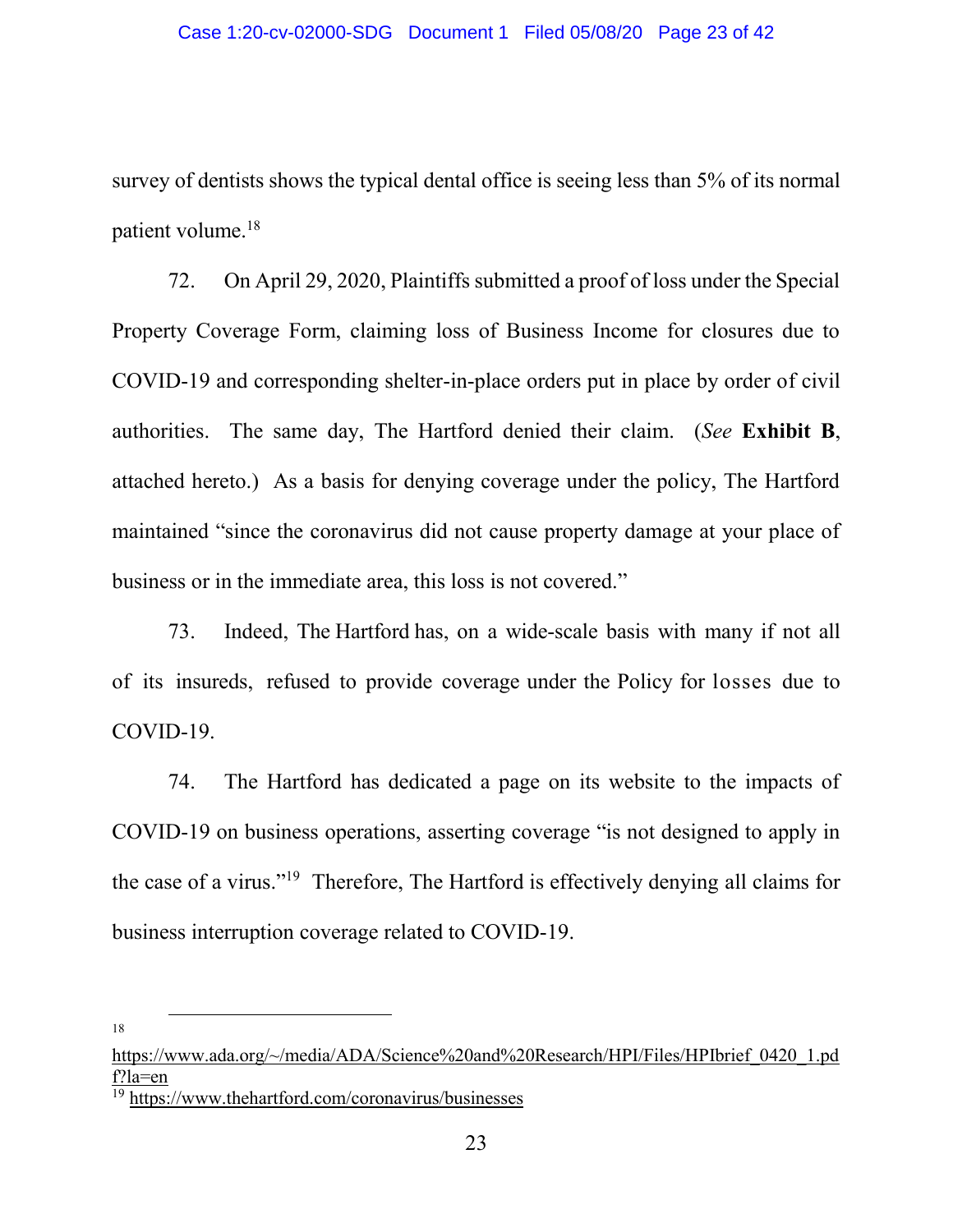75. Given the rapid denial of such claims, The Hartford has failed to adequately investigate the factual occurrence of the Plaintiffs' and other Class members' claims, instead issuing an automated blanket denial of all claims.

76. If left unchecked, The Hartford will continue to deny coverage under the Special Property Coverage Form, even as governing State and Federal authorities recognize the impropriety of such denials.<sup>20</sup>

77. The Hartford's basis for denial – that COVID-19 "did not cause property damage at your place of business or in the immediate area" and thus is not covered under the policy – is in direct contravention of the vast majority of cases in the United States and insurance industry standards, where it is commonly accepted that "physical damage to the property is not necessary, at least where the building in question has been rendered unusable by physical forces." *TRAVCO Ins. Co. v. Ward*, 715 F.Supp.2d 699, 708 (E.D.Va. 2010), *aff'd*, 504 F. App'x 251 (4th Cir. 2013). Moreover, the insurance industry commonly recognizes imminent threat of release of a dangerous substance, thus rendering a premises useless, constitutes physical damage. *Port Authority of New York & New Jersey v. Affiliated FM Insurance Co.*,

 $\overline{\phantom{a}}$ 

<sup>&</sup>lt;sup>20</sup> CNBC, "Insurers are Denying Coronavirus Claims. Restaurants are Fighting back," (last visited May 5, 2020), [https://www.cnbc.com/2020/04/20/insurers-are-denying-coronavirus-claims](https://www.cnbc.com/2020/04/20/insurers-are-denying-coronavirus-claims-restaurants-are-fighting-back.html)[restaurants-are-fighting-back.html](https://www.cnbc.com/2020/04/20/insurers-are-denying-coronavirus-claims-restaurants-are-fighting-back.html) ("'I would like to see the insurance companies pay if they need to pay, if it's fair. And they know what's fair. And I know what's fair,' Trump told reporters on Tuesday during his daily coronavirus task force briefing.").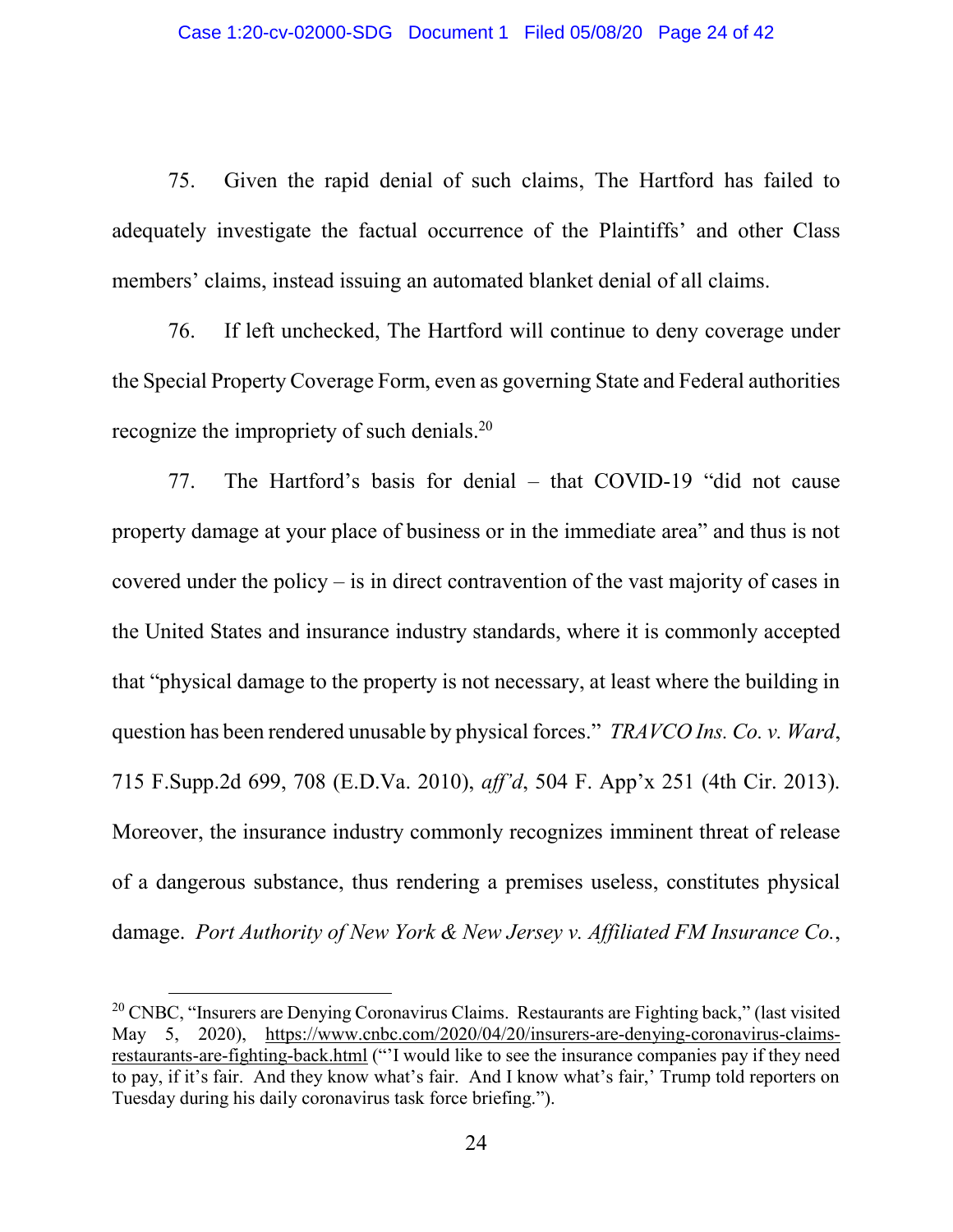311 F.3d 226, 236 (3d Cir.2002); *Motorists Mut. Ins. Co. v. Hardinger,* 131 F. App'x 823 (3d Cir. 2005) (well contaminated by e-coli rendered property useless or uninhabitable, thus constituting physical loss or damage); *Sentinel Mgmt Co. v. New Hampshire Ins. Co.*, 563 N.W.2d 296 (Minn. 1997); *Western Fire Ins. Co. v. First Presbyterian Church*, 437 P.2d 52 (Colo.1968) (gas fumes constituted a physical loss); *Farmers Ins. Co. v. Trutanich*, 123 Or. App. 6, 858 P.2d 1332 (1993) (infiltration of premises by methamphetamine fumes constituted a physical loss); *Oregon Shakespeare Festival Ass'n v. Great Am. Ins. Co.*, 2016 WL 3267247, at \*9 (D. Ore. June 7, 2016) (air quality due to wildfires rendered property uninhabitable and unusable for its intended purpose").

78. In issuing blanketed denials resulting from the spread of COVID-19, The Hartford is breaching its contractual obligation with its insureds, who are entitled to the coverages afforded by the uniform language of the Business Owners Policies they have.

79. Dentists and physicians, called upon as a first-line defense against the COVID-19 outbreak to keep the public safe and protected, could not perform nonessential elective medical procedures or see their patients on a regularly scheduled basis, which is the lifeblood for any dental or medical practice.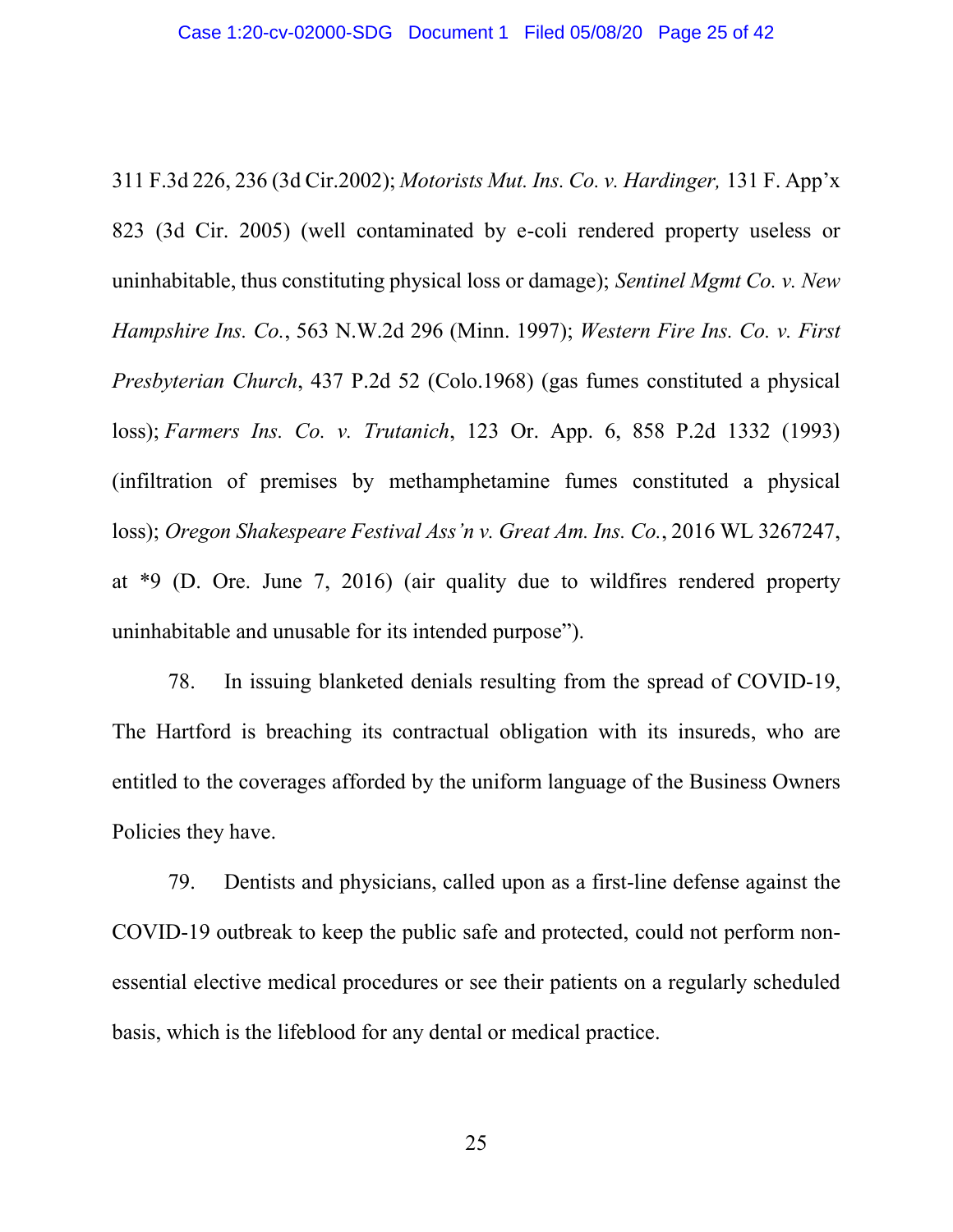80. As a result of government mandated restrictions, many dental and medical practices have been forced to shut down and lay off staff. Now more than ever, insured practices who have paid insurance premiums for specifically designed policies to cover interruptions are entitled to the coverage for which they paid.

## **CLASS ACTION ALLEGATIONS**

81. The Class Member policies at issue in this case were issued as uniform, standard policies containing the same or substantially similar language which provides an all risk policy of insurance against the losses alleged in this case.

82. The Class Member policies at issue in this case do not vary substantially from policy holder to policy holder.

83. The Class Member policies at issue in this case do not exclude viruses or communicable diseases.

84. Pursuant to Fed. R. Civ. P.  $23(b)(2)$  and  $(b)(3)$ , as applicable, and  $(c)(4)$ , Plaintiffs seek class certification of the following nationwide class (the "Nationwide Class" or the "Class"):

## **NATIONWIDE CLASS**

**All natural persons and/or dental practice groups in the United States who purchased from Defendants a Business Owner policy of insurance, with Business Income, Civil Authority and/or Extra Expense coverage, who were subject to federal recommended guidelines or state directives to limit, suspend or cancel nonemergent and elective procedures during the COVID-19 pandemic.**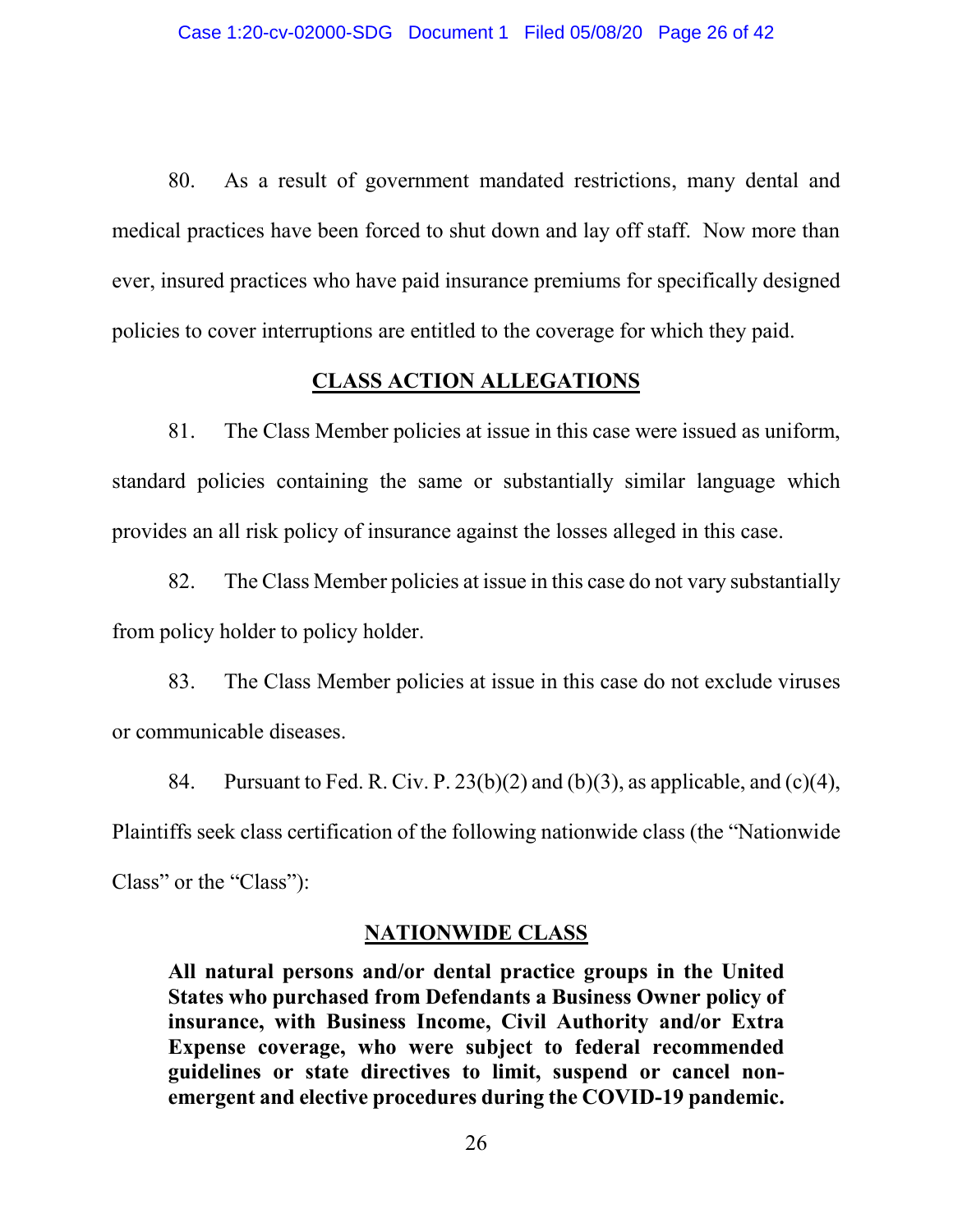The Nationwide Class asserts claims against The Hartford for Breach of Contract for Business Income coverage (Count I), Breach of contract for Civil Authority Coverage (Count II), Breach of Extra Expense Coverage (Count III) and Declaratory Relief (Count IV).

85. Pursuant to Fed. R. Civ. P. 23 (b)(2) and (b)(3), as applicable, and (c)(4), Plaintiffs seek certification of state-by-state claims in the alternative to the nationwide claims breach of contract claims brought under Georgia common law (the "Statewide Subclasses"), defined as follows:

## **STATEWIDE [NAME OF STATE OR TERRITORY] SUBCLASS**

**All natural persons and/or dental practice groups residing in [same of state or territory] who purchased from Defendants a Business Owner policy of insurance, with Business Income, Civil Authority and/or Extra Expense coverage, who were subject to federal recommended guidelines or state directives to limit, suspend or cancel non-emergent and elective procedures during the COVID-19 pandemic.**

The Alternative Subclasses assert claims against The Hartford for Breach of Contract for Business Income coverage (Count 1), Breach of contract for Civil Authority Coverage (Count II), Breach of Extra Expense Coverage (Count III) and Declaratory Relief (Count IV).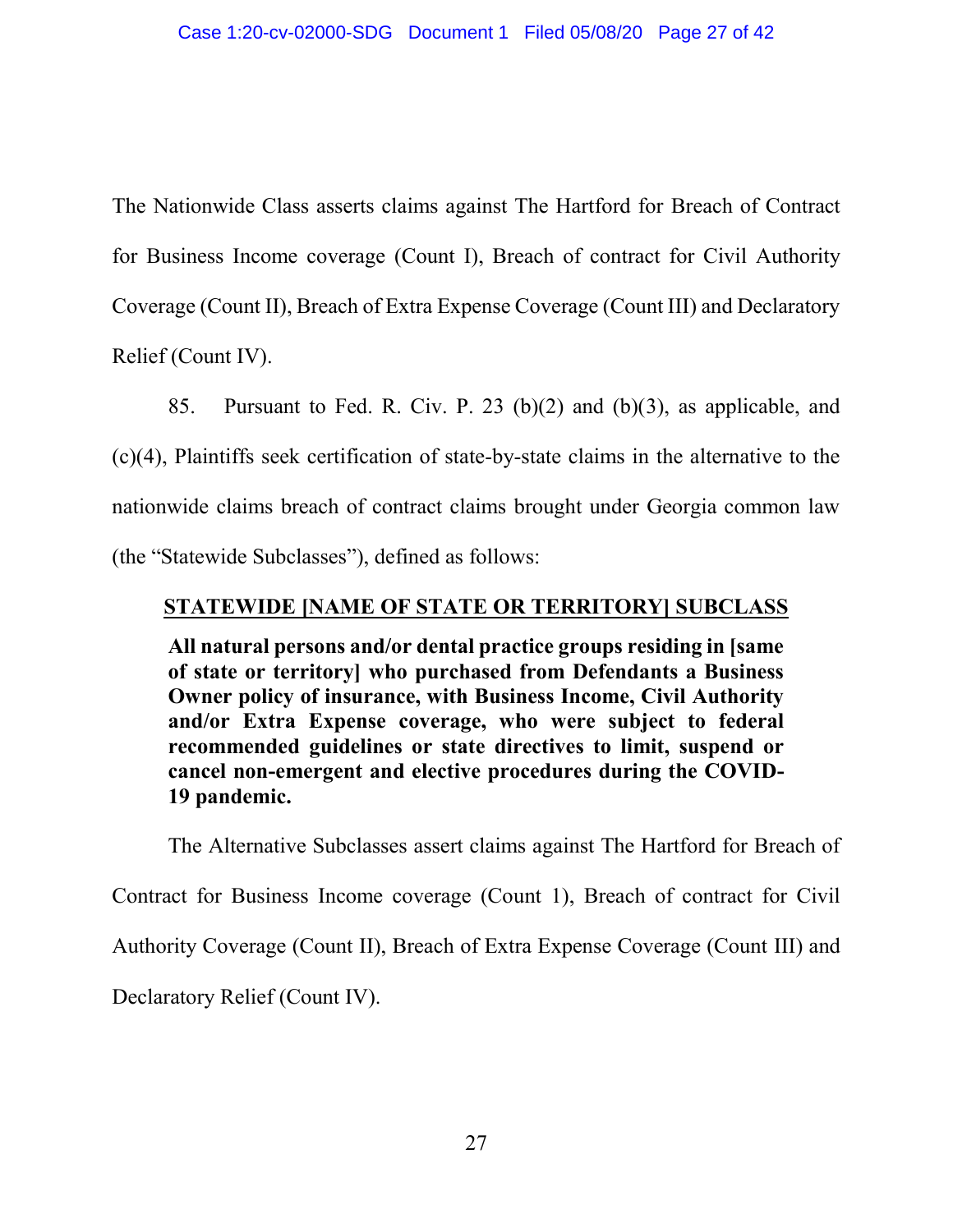86. Excluded from the Class are Defendant, any entity in which Defendant has a controlling interest, and Defendants' officers, directors, legal representatives, successors, subsidiaries, and assigns. Also excluded from the Class are any judicial officer presiding over this matter, members of their immediate family, and members of their judicial staff, and any Judge sitting in the presiding court system who may hear an appeal of any judgment entered.

87. Plaintiff reserves the right to amend or modify the Class definition with greater specificity or division after having had an opportunity to conduct discovery.

88. The Class meet the criteria for certification under Rule  $23(a)$ ,  $23(b)(2)$ ,  $23(b)(3)$  and  $23(c)(4)$ .

89. **Numerosity. Fed. R. Civ. P. 23(a)(1).** The members of each Class and Subclass are so numerous and geographically dispersed that the joinder of all members is impractical. The exact number of class members is unknown to Plaintiffs at this time but may be ascertained through Defendants' records. Based on the large number of Business Owner policies issued by Defendants, and the blanket denials of all claims related to business loss occasioned by COVID-19, the Class likely comprises tens of thousands of members geographically dispersed throughout the United States. Affected entities' and individual insured's names and addresses are available from Defendants' records, and class members may be notified of the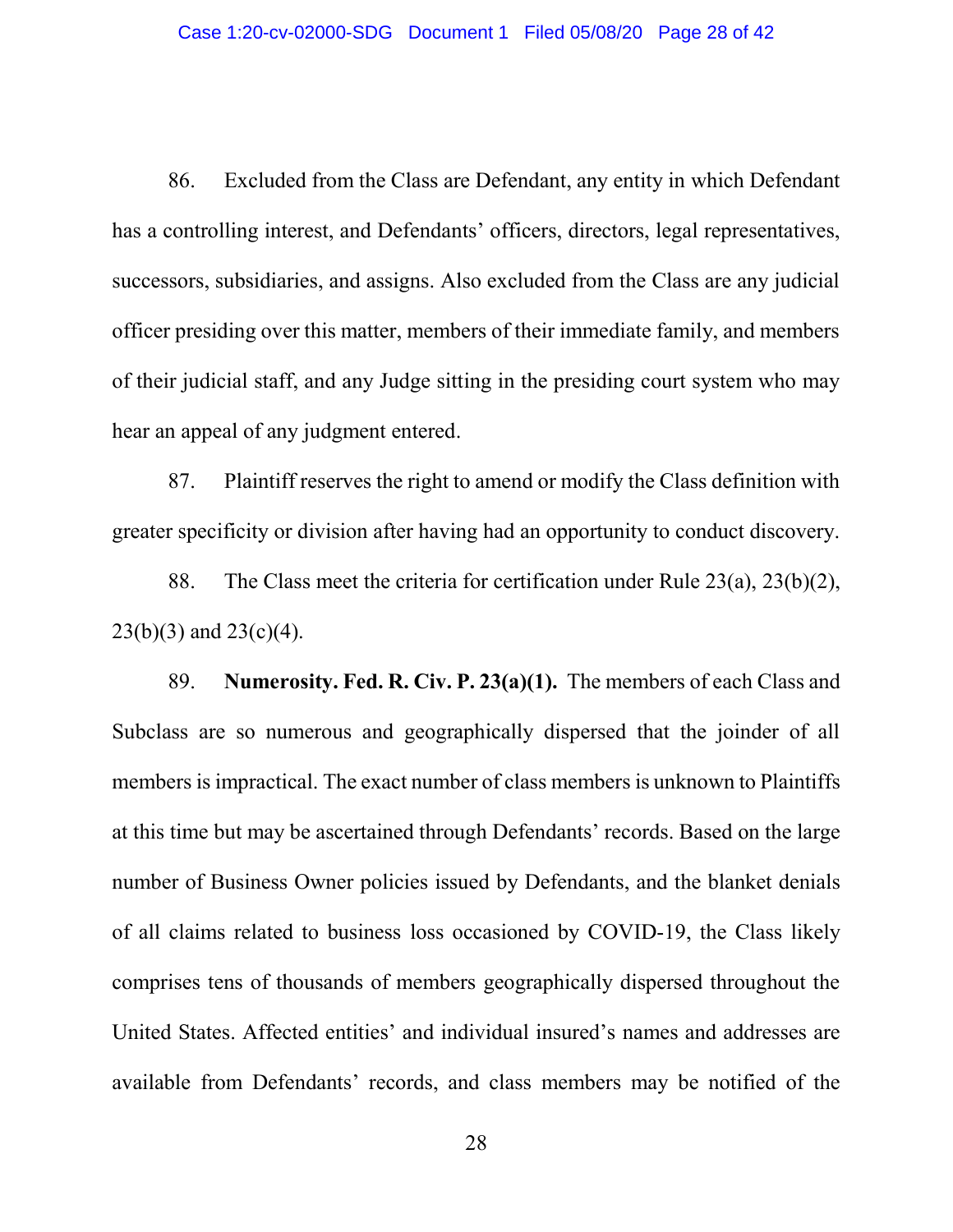pendency of this action by recognized, court-approved notice dissemination methods, which may include electronic mail, U.S. Mail, internet notice, and/or published notice.

90. **Commonality and Predominance: Fed. R. Civ. P. 23(a)(2) and (b)(3).** As to each Class and Subclass, this action involves common questions of law and fact which predominate over any questions affecting individual class members. The terms of The Hartford's coverage, exclusions and limitations related to Special Property Coverages are uniform for those contained within the proposed class, and The Hartford breached the terms of those contracts pursuant to a uniform policy of denying all loss of business income claims related to COVID-19. Common questions of law and fact include, but are not limited to:

a. Whether Defendants' conduct breaches its Contract of Insurance;

b. Whether the spread of COVID-19 constitutes physical loss or damage to covered premises so as to trigger coverage for loss of Business Income under Special Property Coverages of Defendants' Business Owner's insurance policy;

c. Whether the "Pollutants and Contaminants" Property Definitions section of the Policy applies to COVID-19;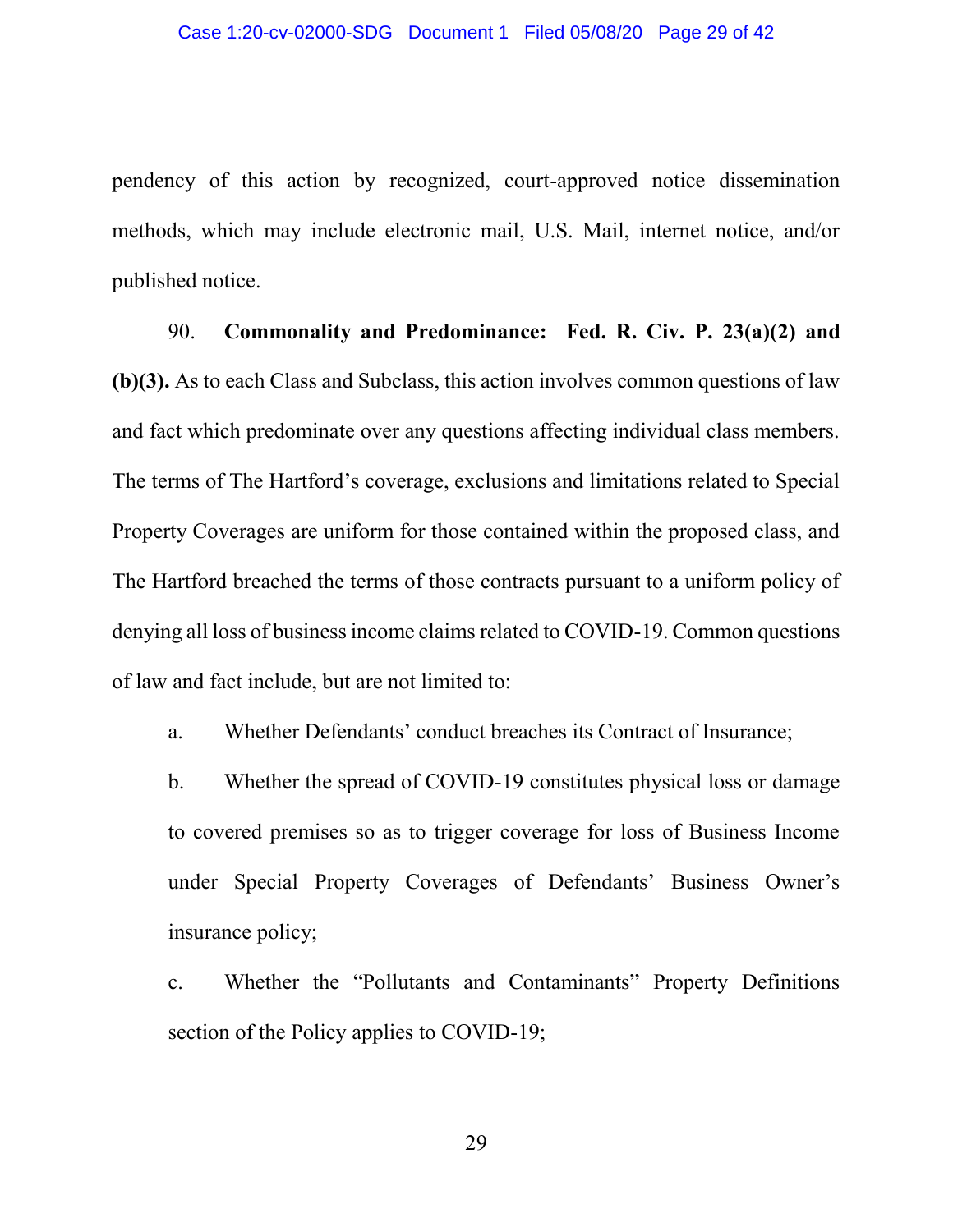d. Whether Plaintiffs and members of the Class are entitled to damages, costs, or attorneys' fees from Defendants; and

e. Whether Plaintiffs and members of the Class are entitled to compensatory damages.

91. **Typicality. Fed. R. Civ. P. 23(a)(3).** As to each Class and Subclass, Plaintiffs' claims are typical of other Class members' claims because Plaintiffs and members of the Class were subjected to the same unlawful conduct and damaged in the same way. Defendants' conduct that gave rise to the claims of Plaintiffs and other Class members (*i.e.*, denying coverage for a covered loss) is the same for all members of the Class.

92. **Adequacy. Fed. R. Civ. P. 23(a)(4).** As to each Class and Subclass, Plaintiffs are adequate representatives of the Class because Plaintiffs are a member of the Class and are committed to pursuing this matter against Defendants to obtain relief for the Class. Plaintiffs have no conflicts of interest with the Class. Plaintiffs' counsel are competent and experienced in litigating class actions, including extensive experience in litigating consumer claims. Plaintiffs intend to vigorously prosecute this case and will fairly and adequately protect the interests of the Class.

93. **Declaratory and Injunctive Relief: Fed. R. Civ. P. 23(b)(2).** As to each Class and Subclass, the prosecution by separate actions by individual Class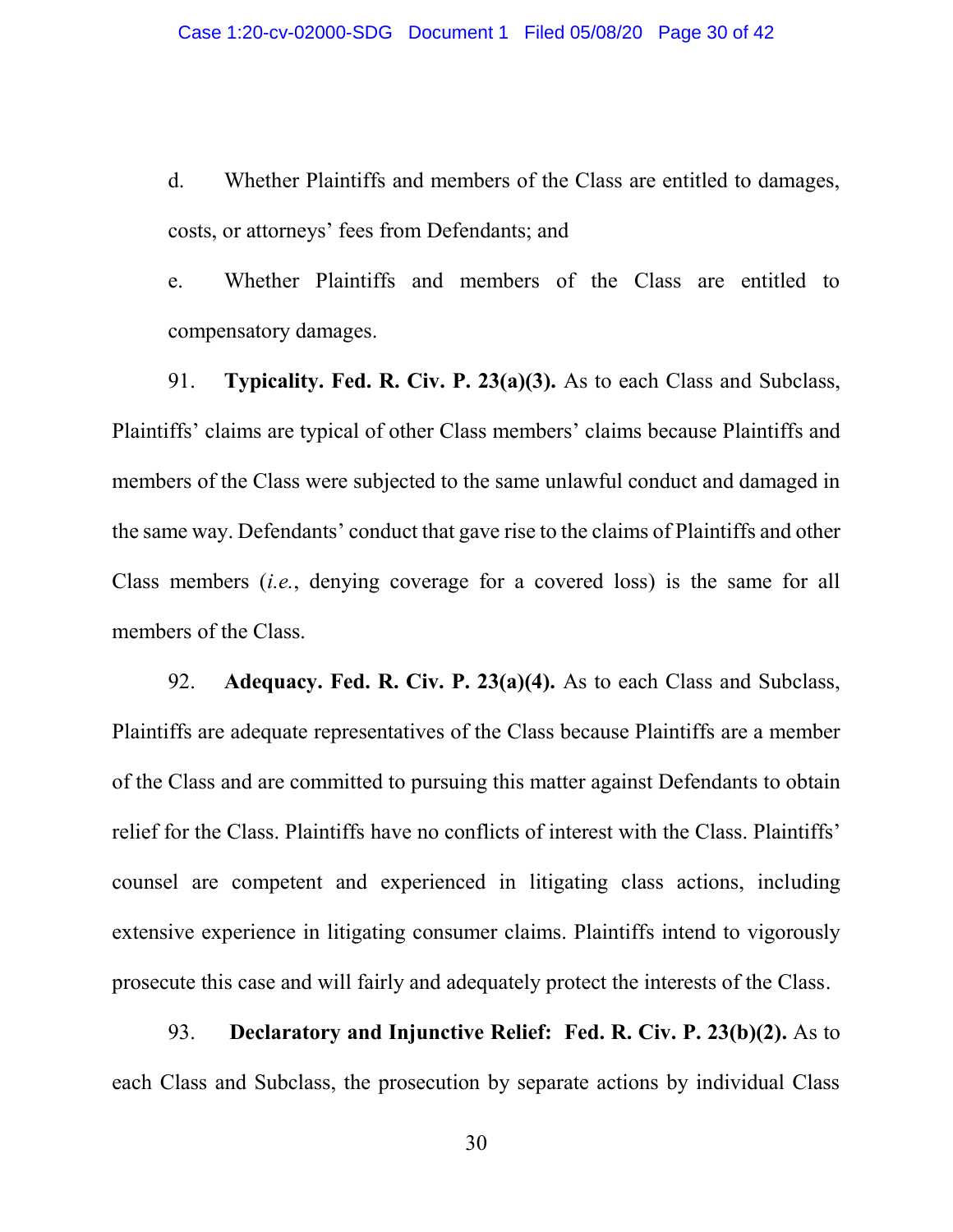members would create a risk of inconsistent or varying adjudications with respect to individual Class members that would establish incompatible standards of conduct for The Hartford. Such individual actions would create a risk of adjudications that would be dispositive of the interests of other Class members and impair their interests. Equifax has acted and/or refused to act on grounds generally applicable to the Class, making final injunctive relief or corresponding declaratory relief appropriate. Class certification is also appropriate under Rule 23(b)(2) and (c). Defendants, through its uniform conduct, acted or refused to act on grounds generally applicable to the Class as a whole, making injunctive and declaratory relief appropriate to the Class as a whole. Moreover, Defendants continue to deny claims for covered losses for loss of Business Income resulting from continuing interruptions to their insured's businesses, thus making declaratory relief a live issue and appropriate to the Class as a whole.

94. **Superiority: Fed. R. Civ. P. 23(b)(3).** A class action is superior to any other available means for the fair and efficient adjudication of this controversy, and no unusual difficulties are likely to be encountered in the management of this class action. The purpose of the class action mechanism is to permit litigation against wrongdoers even when damages to individual plaintiffs and class members may not be sufficient to justify individual litigation. Here, the damages suffered by Plaintiffs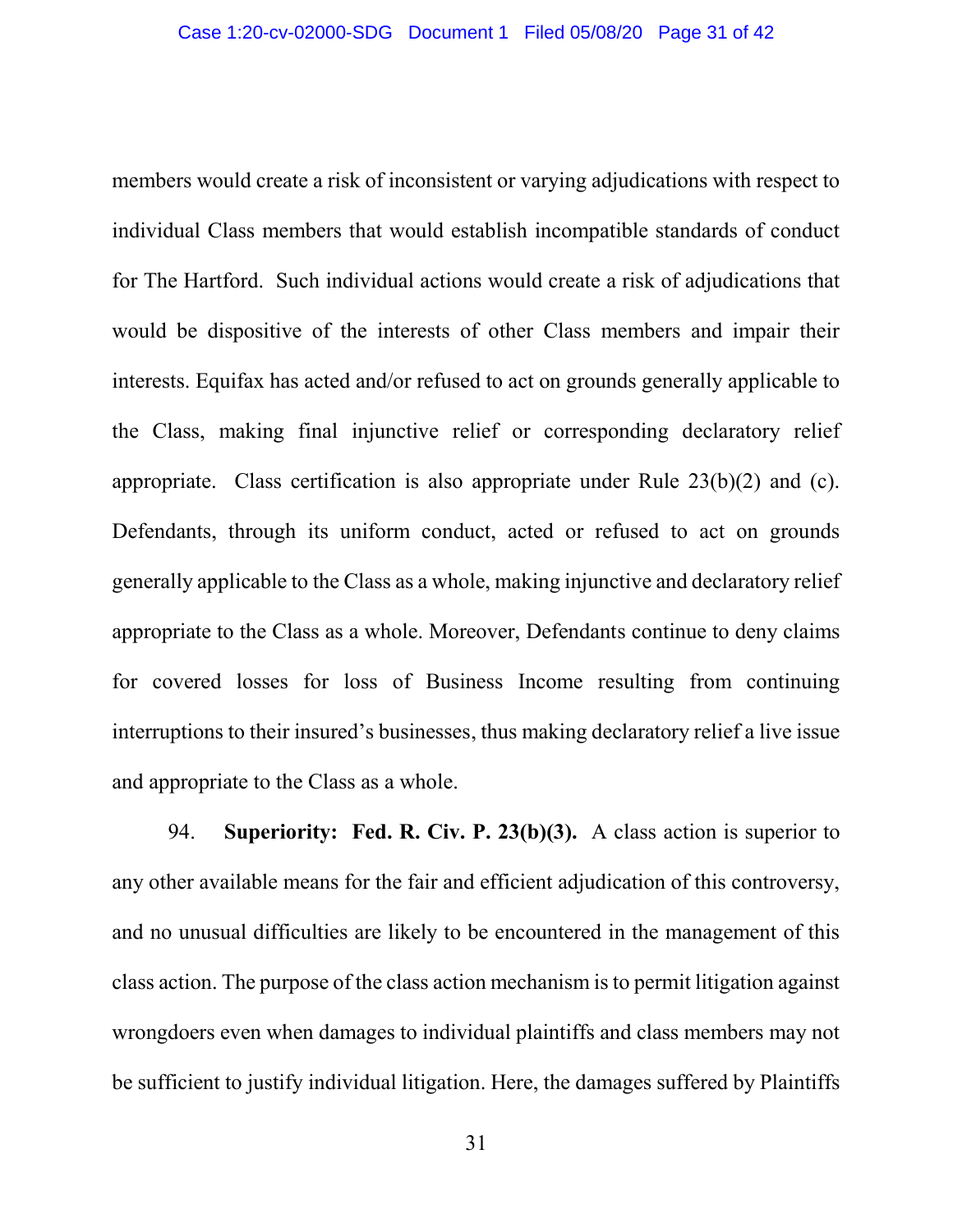and the Class members are relatively small compared to the burden and expense required to individually litigate their claims against Defendants, and thus, individual litigation to redress Defendants' wrongful conduct would be impracticable. Individual litigation by each Class member would also strain the court system. Moreover, individual litigation creates the potential for inconsistent or contradictory judgments and increases the delay and expense to all parties and the court system. By contrast, the class action device presents far fewer management difficulties and provides the benefits of a single adjudication, economies of scale, and comprehensive supervision by a single court.

95. Plaintiffs allege that, based on Defendants' denial of thousands of claims for loss of Business Income, Civil Authority and Extra Expense coverage due to the spread of COVID-19 and corresponding shelter-in-place orders, the total claims of individual Class Members in this action exceed \$5,000,000.00 in the aggregate, exclusive of interest and costs.

#### **COUNT I**

## **BREACH OF CONTRACT – BUSINESS INCOME COVERAGE**

96. Plaintiffs reallege and incorporate Paragraphs 1 - 95, as if fully set forth herein.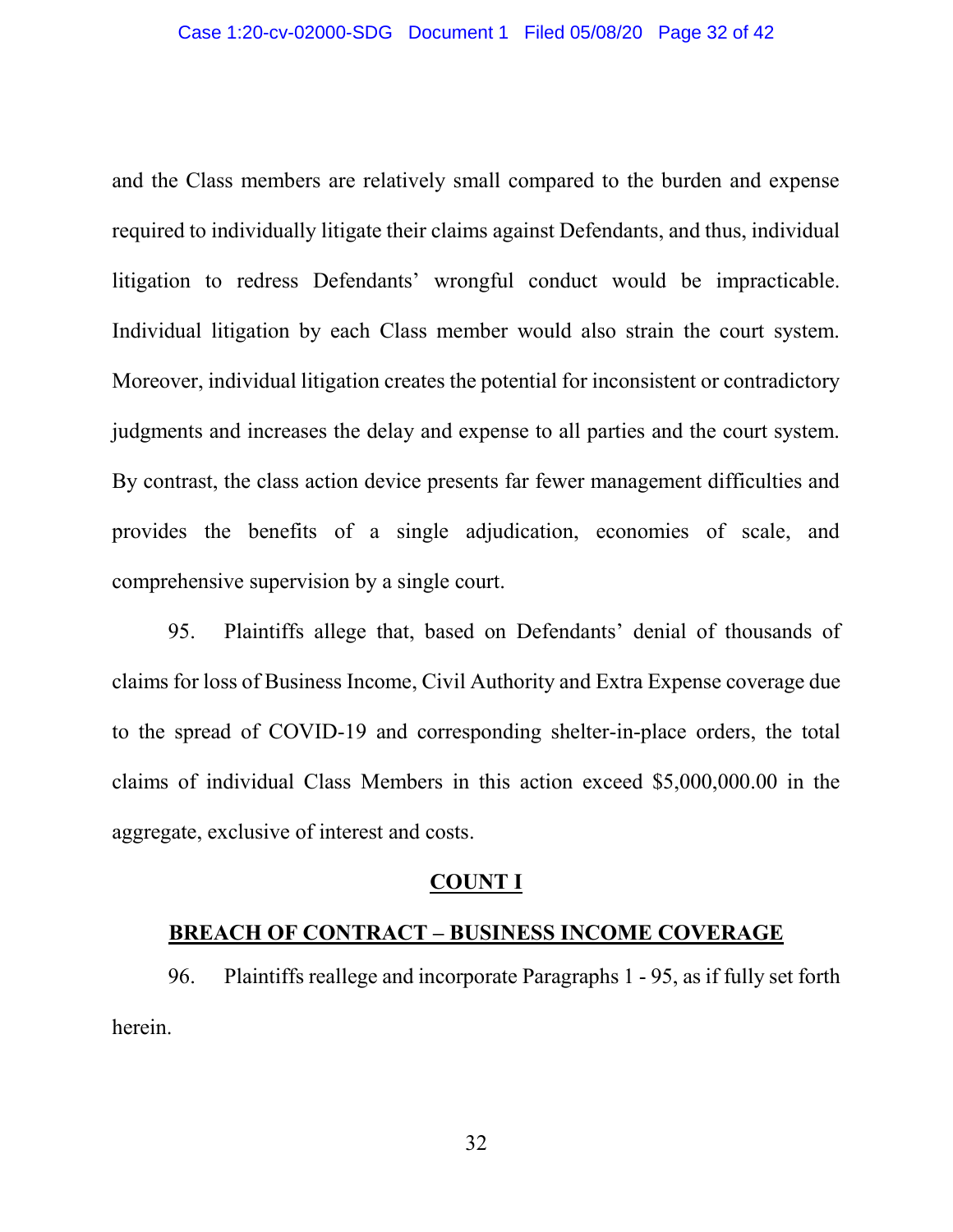97. Plaintiffs bring this Count individually and on behalf of the other members of the proposed Class and Alternative Subclasses.

98. Plaintiffs' insurance policy, as well as those of the other Business Income Class members, are contracts under which The Hartford was paid premiums in exchange for its promise to pay Plaintiffs and the other Business Income Class members' losses for claims covered by the policy, which does not expressly exclude virus' and/or communicable diseases from coverage.

99. The Hartford agreed to pay for insureds' actual loss of Business Income sustained due to the necessary suspension of practice caused by direct physical loss of or physical damage to property at the scheduled premises.

100. The Hartford agreed to "pay for loss of Business Income that occurs within 12 consecutive months after the date of direct physical loss or physical damage."

101. "Business Income" means "[n]et Income (Net Profit or Loss before income taxes) that would have been earned or incurred if no direct physical loss or physical damage had occurred; and (b) Continuing normal operating expenses incurred, including payroll."

102. COVID-19 caused direct physical loss and damage to Plaintiffs' and the other Business Income Class members' Scheduled Premises, requiring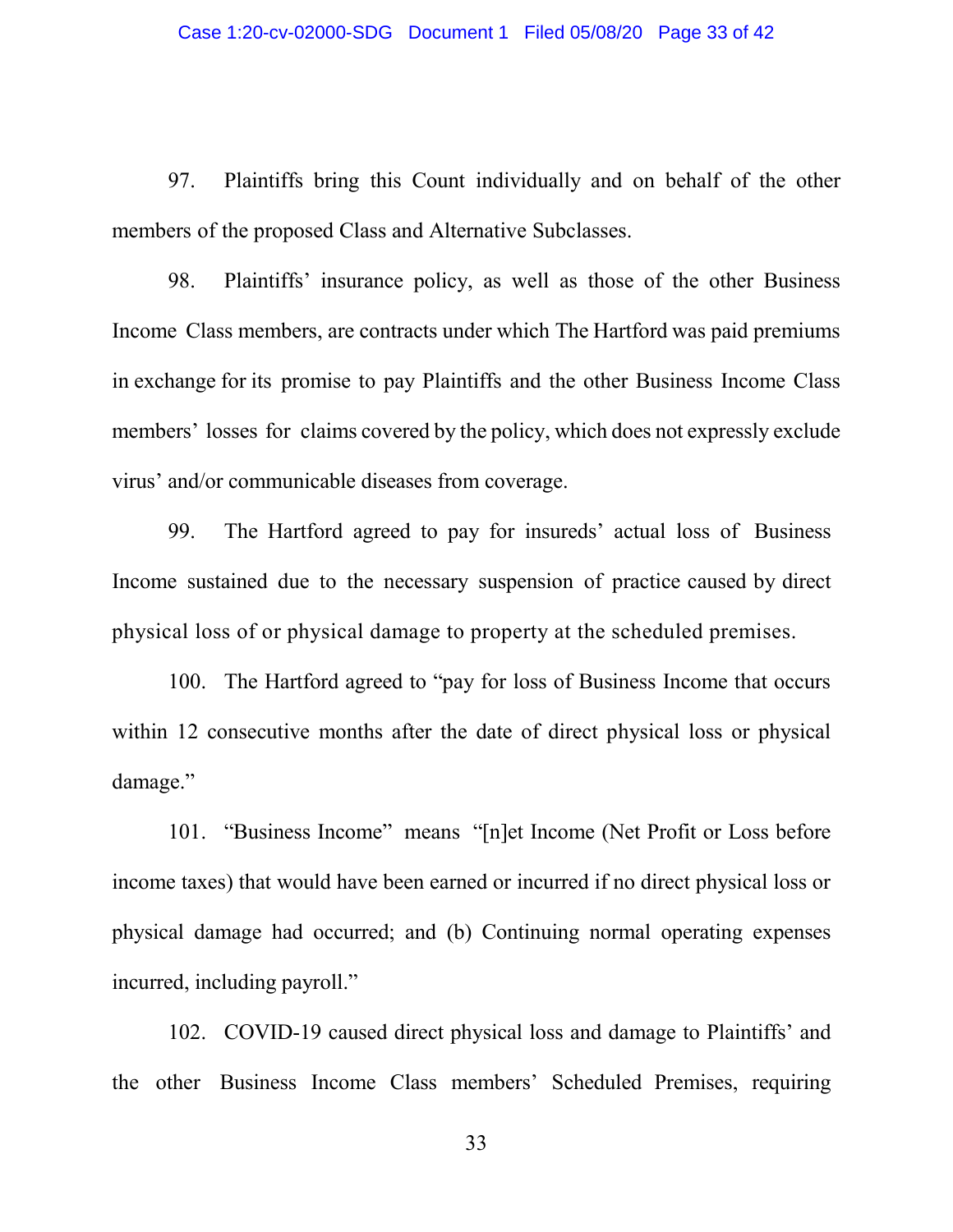suspension of practice at their Scheduled Premises. Losses caused by COVID-19 thus triggered the Business Income provision of Plaintiffs' and the other Business Income Class members' insurance policies with The Hartford.

103. Plaintiffs and the other Business Income Class members have complied with all applicable provisions of their policies and/or those provisions have been waived by The Hartford or The Hartford is estopped from asserting them, and yet The Hartford has abrogated its insurance coverage obligations pursuant to the Policies' clear and unambiguous terms.

104. By denying coverage for any Business Income losses incurred by Plaintiffs and the other Business Income Class members in connection with the COVID-19 pandemic, The Hartford has breached its coverage obligations under the Policies.

105. As a result of The Hartford's breaches of the Policies, Plaintiffs and the other Business Income Class members have sustained substantial damages for which The Hartford is liable, in an amount to be established at trial.

#### **COUNT II**

#### **BREACH OF CONTRACT – CIVIL AUTHORITY COVERAGE**

106. Plaintiffs reallege and incorporate Paragraphs  $1 - 95$ , as if fully set forth herein.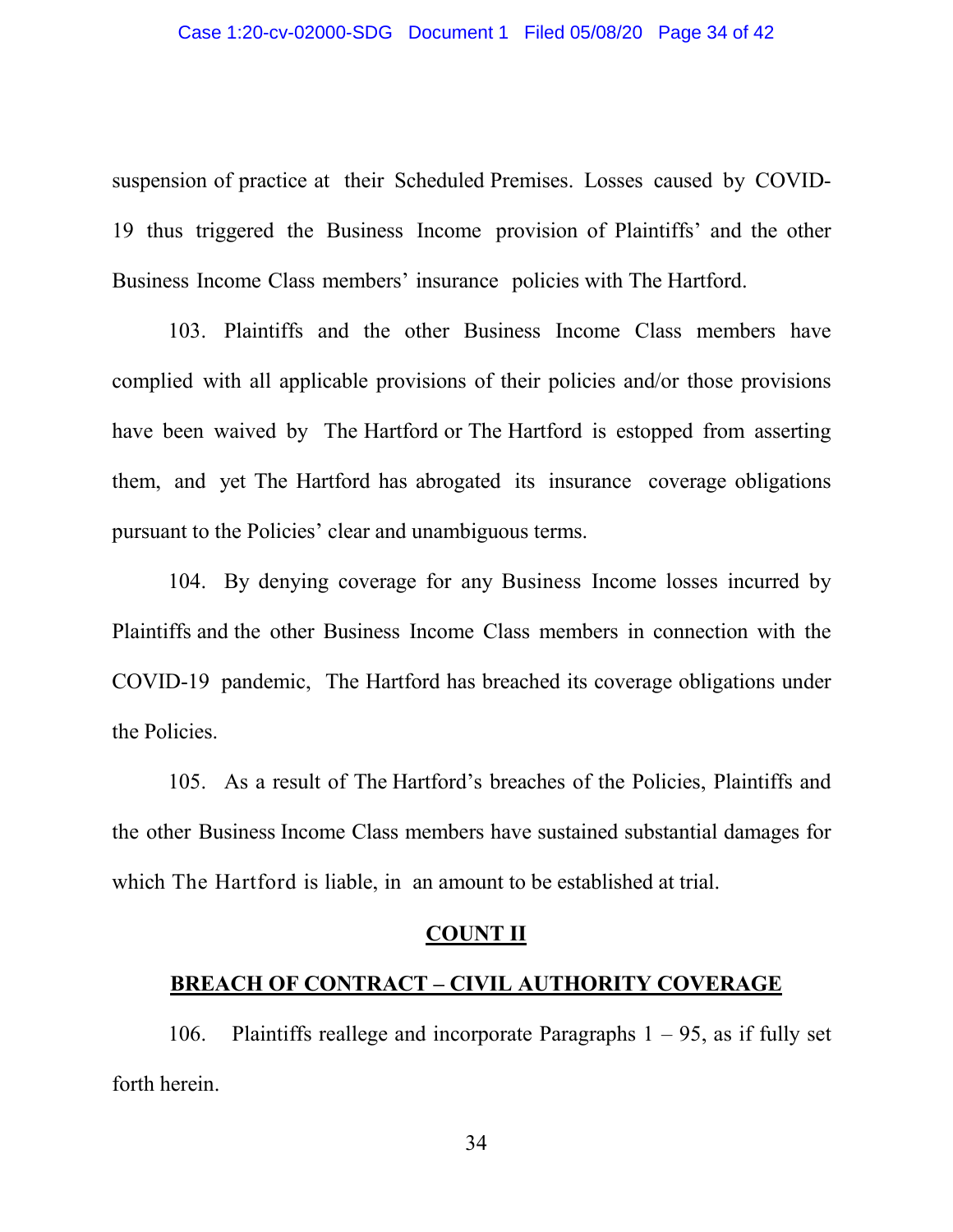107. Plaintiffs bring this Count individually and on behalf of the Class or Alternative Subclasses.

108. Plaintiffs' insurance policy, as well as those of the other Civil Authority Class members, are contracts under which The Hartford was paid premiums in exchange for its promise to pay Plaintiffs' and the other Civil Authority Class members' losses for claims covered by the policy, which does not expressly exclude virus and/or communicable diseases from coverage.

109. The Hartford promised to pay "the actual loss of Business Income" that a policyholder sustains "when access to [the] 'scheduled premises' is specifically prohibited by order of a civil authority as the direct result of a Covered Cause of Loss to property in the immediate area of [the] 'scheduled premises'.

110. The shelter-in-place orders and mandates by relevant civil authorities triggered the Civil Authority provision under Plaintiffs' and the other members of the Civil Authority Class's insurance policies with The Hartford.

111. Plaintiffs and the other members of the Civil Authority Class have complied with all applicable provisions of the Policies and/or those provisions have been waived by The Hartford and The Hartford is estopped from asserting them, and yet The Hartford has abrogated its insurance coverage obligations pursuant to the Policies' clear and unambiguous terms.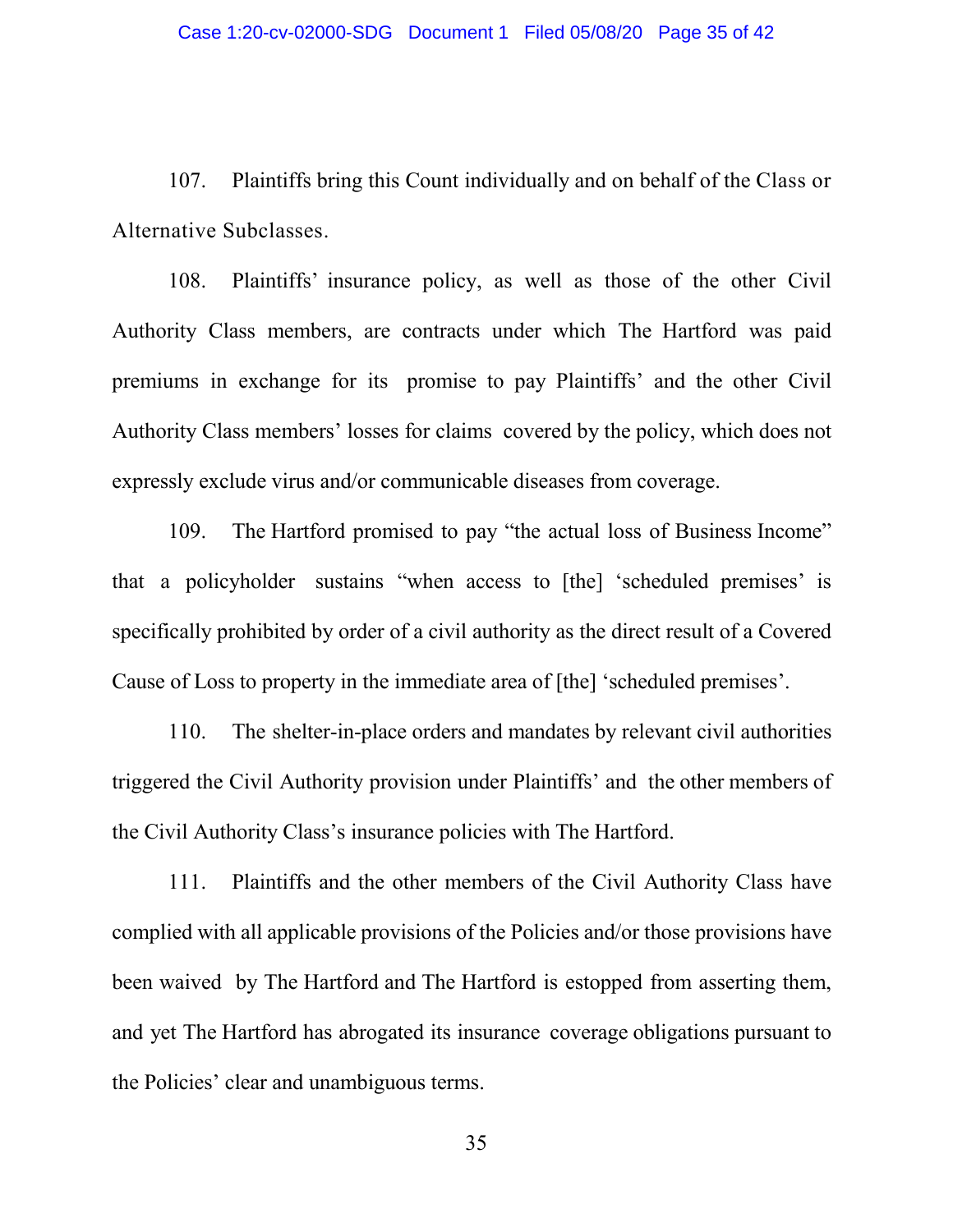112. By denying coverage for any practice losses incurred by Plaintiffs and other members of the Civil Authority Class in connection with the COVID-19 pandemic, The Hartford has breached its coverage obligations under the Policies.

113. As a result of The Hartford's breaches of the Policies, Plaintiffs and the other members of the Civil Authority Class have sustained substantial damages for which The Hartford is liable, in an amount to be established at trial.

## **COUNT III**

## **BREACH OF CONTRACT – EXTRA EXPENSE COVERAGE**

114. Plaintiffs reallege and incorporate Paragraphs  $1 - 95$ , as if fully set forth herein.

115. Plaintiffs bring this Count individually and on behalf of the other Class or Alternative Subclasses.

116. Plaintiffs' insurance policy, as well as those of the other Extra Expense Class members, are contracts under which The Hartford was paid premiums in exchange for its promise to pay Plaintiffs' and the other Extra Expense Class members' losses for claims covered by the policy, which does not expressly exclude virus and/or communicable diseases from coverage.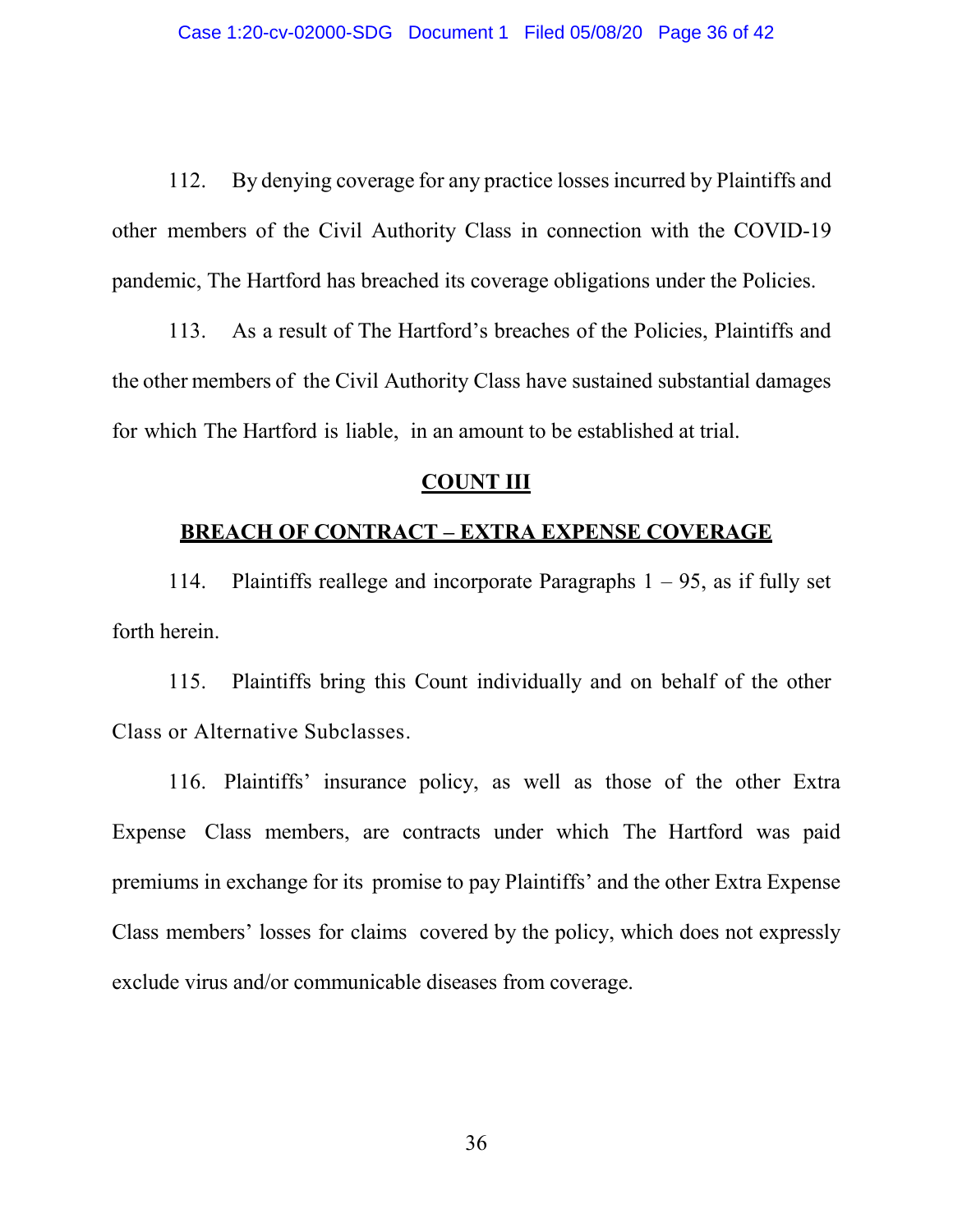117. The Hartford also agreed to pay necessary Extra Expense that its insureds incur during the "period of restoration" "resulting from a Covered Cause of Loss" to the scheduled premises.

118. "Extra Expense" means expenses necessarily incurred by a policyholder "to avoid or minimize the suspension of business and to continue 'operations'; (b) To minimize the suspension of business if you cannot continue 'operations'; and (c) To repair or replace any property; or during the period of restoration to continue normal services and operations."

119. Due to COVID-19, Plaintiffs and the other members of the Extra Expense Class incurred Extra Expense at scheduled premises.

120. Plaintiffs and the other members of the Extra Expense Class have complied with all applicable provisions of the Policies and/or those provisions have been waived by The Hartford or The Hartford is estopped from asserting them, and yet The Hartford has abrogated its insurance coverage obligations pursuant to the Policies' clear and unambiguous terms.

121. By denying coverage for any business losses incurred by Plaintiff and the other members of the Extra Expense Class in connection with the COVID-19 pandemic, The Hartford has breached its coverage obligations under the Policies.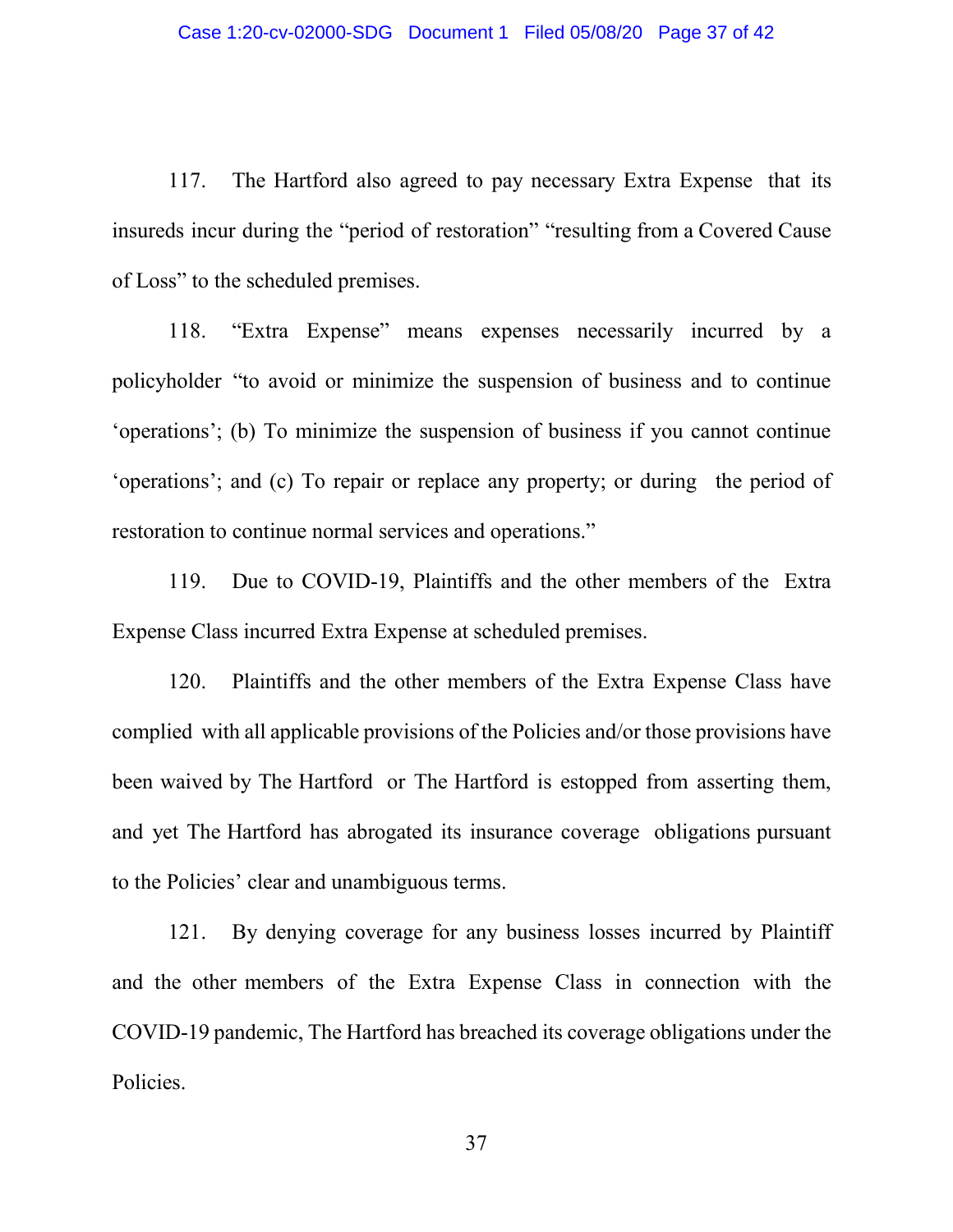122. As a result of The Hartford's breaches of the Policies, Plaintiffs and the other members of the Extra Expense Class have sustained substantial damages for which The Hartford is liable, in an amount to be established at trial.

## **COUNT IV**

## **DECLARATORY JUDGMENT**

# **(BUSINESS INCOME, CIVIL AUTHORITY AND/OR EXTRA EXPENSE COVERAGE)**

123. Plaintiffs reallege and incorporate Paragraphs  $1 - 95$ , as if fully set forth herein.

124. Plaintiffs bring this Count individually and on behalf of the other members who purchased Business Income, Civil Authority and/or Extra Expenses Coverage.

125. Plaintiffs' insurance policy, as well as those of the Class members, are contracts under which The Hartford was paid premiums in exchange for its promise to pay Plaintiffs' and the other Class members' losses for claims covered by the Policy.

126. Plaintiffs and the Class members have complied with all applicable provisions of the Policies and/or those provisions have been waived by The Hartford or The Hartford is estopped from asserting them, and yet The Hartford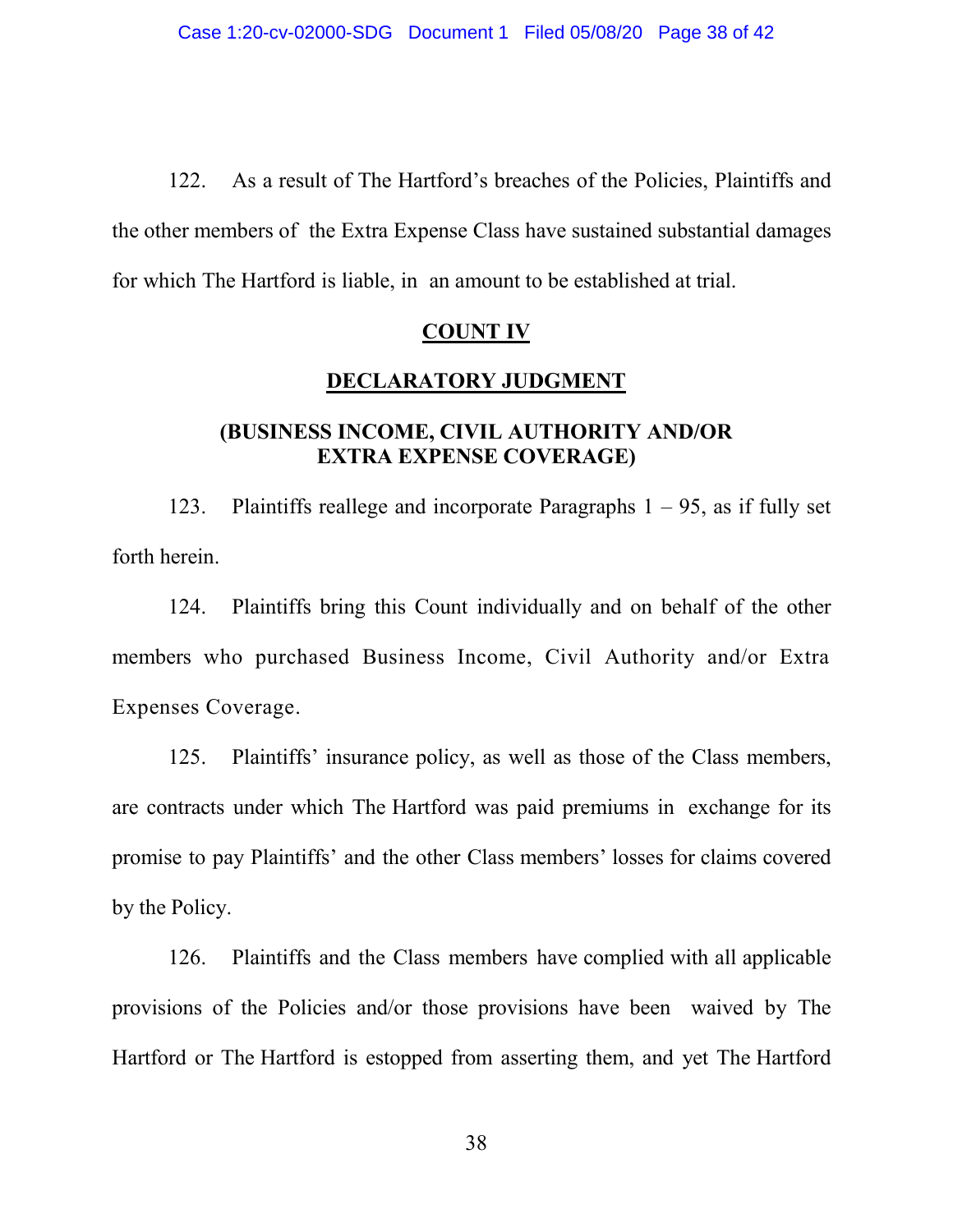has abrogated its insurance coverage obligations pursuant to the Policies' clear and unambiguous terms and has wrongfully and illegally refused to provide coverage to which Plaintiff and other members of the Business Income Class are entitled.

127. The Hartford has denied claims related to COVID-19 on a uniform and class wide basis, without individual bases or investigations, such that the Court can render declaratory judgment irrespective of whether members of the Class have filed a claim.

128. An actual case or controversy exists regarding Plaintiffs' and the other Class members' rights and The Hartford's obligations under the Policies to reimburse them for the full amount of Business Income losses, Civil Authority and/or Extra Expense losses in connection with suspension of their practices stemming from the COVID-19 pandemic.

129. Pursuant to 28 U.S.C. § 2201, Plaintiffs and the other Class members seek a declaratory judgment from this Court declaring the following:

- i. Business Income losses incurred in connection with the necessary interruption of their practices stemming from the COVID-19 pandemic, are insured losses under their Policies;
- ii. Civil Authority losses incurred in connection with the necessary interruption of their practices stemming from the COVID-19 pandemic, are insured losses under their Policies;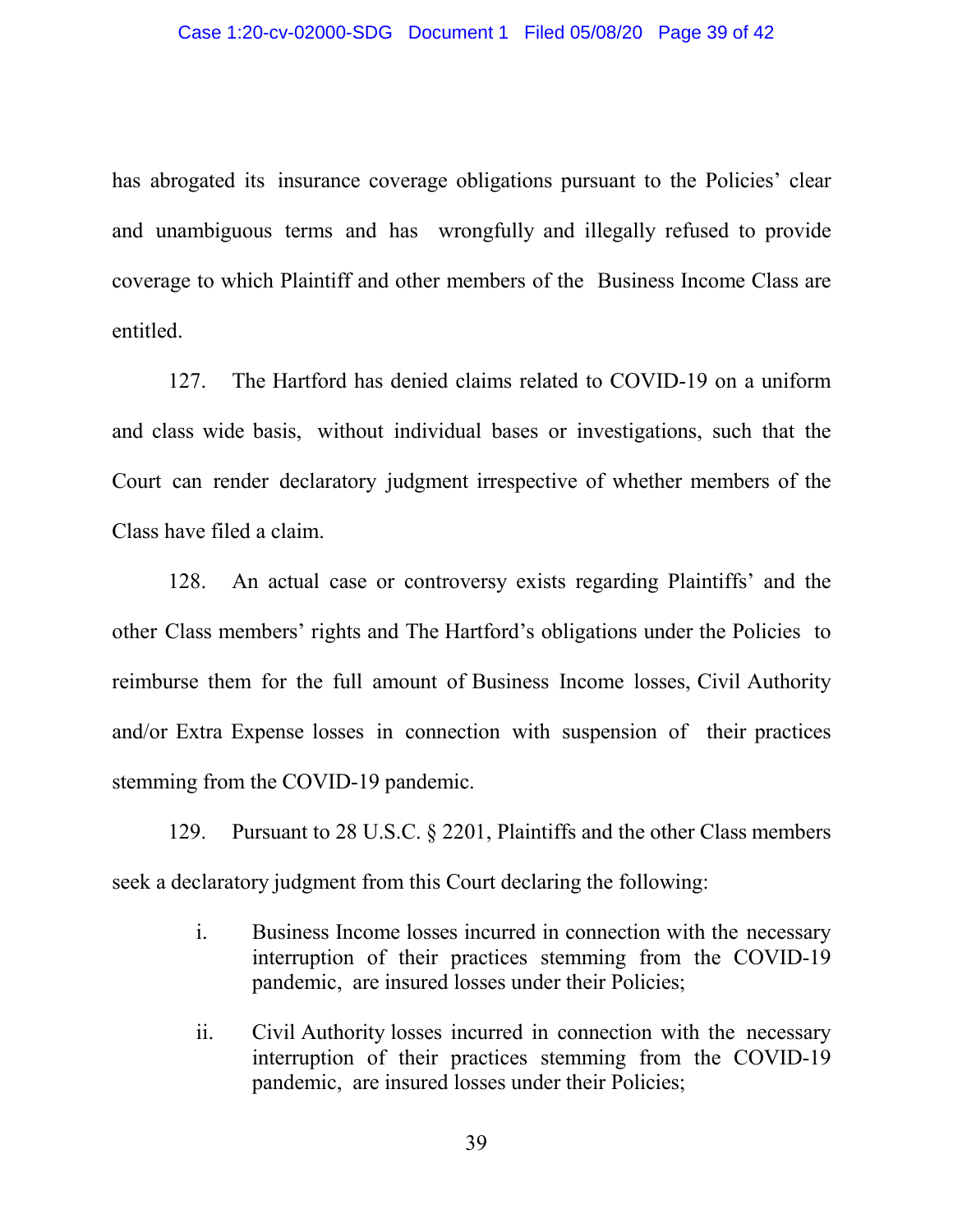- iii. Extra Expense losses incurred in connection with the necessary interruption of their practices stemming from the COVID-19 pandemic, are insured losses under their Policies; and
- iv. The Hartford is obligated to pay Plaintiffs and the other Class members for the full amount of the Business Income, Civil Authority and Extra Expense losses incurred and to be incurred in connection with the period of restoration and the necessary interruption of their practices stemming from the COVID-19 pandemic.

## **REQUEST FOR RELIEF**

**WHEREFORE**, Plaintiff, individually and on behalf of the other Class members, respectfully requests that the Court enter judgment in her favor and against Defendant as follows:

a. Entering an order certifying the proposed Nationwide Class, or as Alternative Subclasses as requested herein, designating Plaintiffs as Class representatives, and appointing Plaintiffs' undersigned attorneys as Counsel for the Classes;

b. Entering judgment on Counts I-III in favor of Plaintiff and the members of the Business Income Class, the Civil Authority Class, and the Extra Expense Class; and awarding damages for breach of contract in an amount to be determined at trial;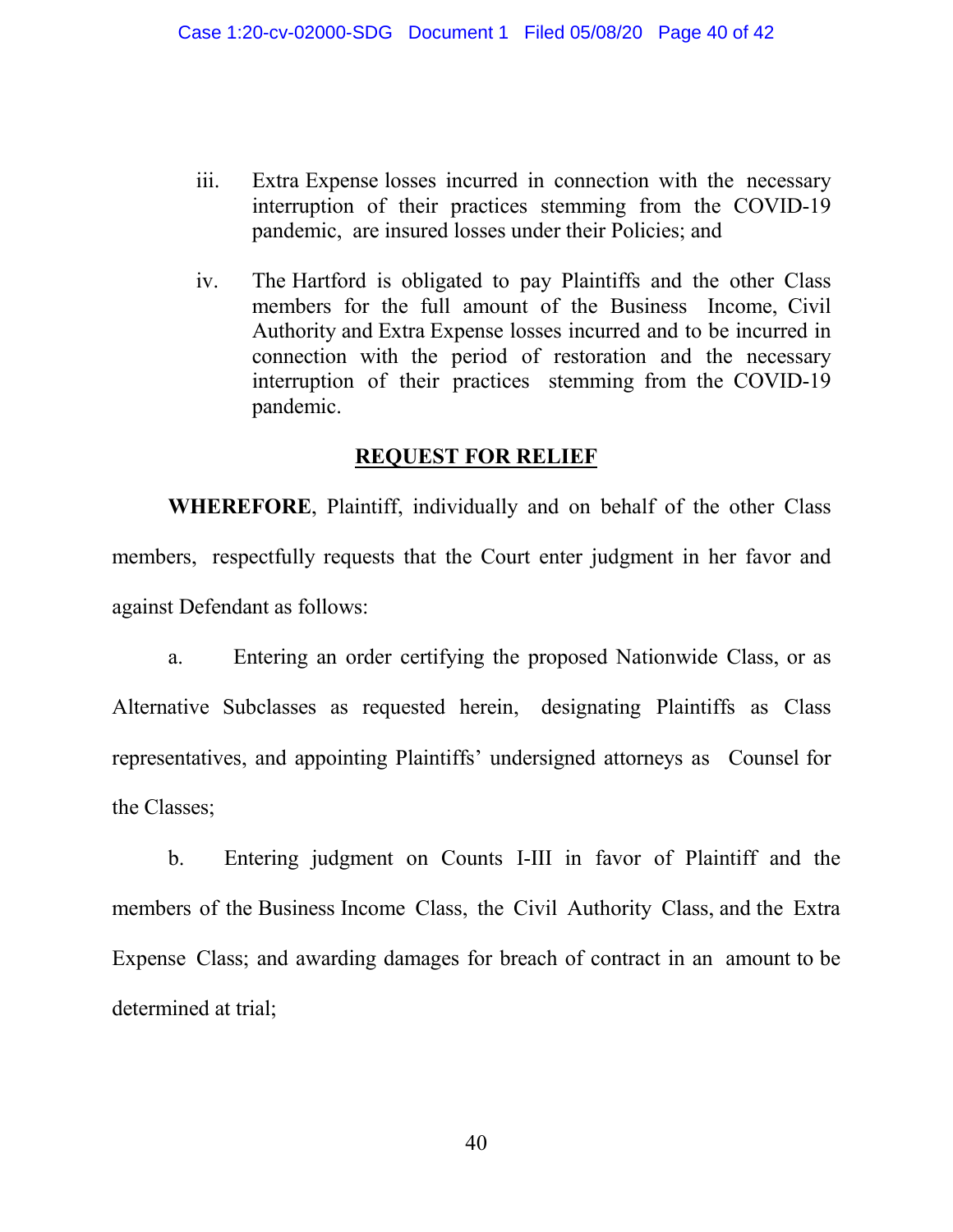c. Entering declaratory judgments on Count IV in favor of Plaintiffs and the members of the Business Income Class, the Civil Authority Class, and the Extra Expense Class as requested;

d. Ordering Defendants to pay both pre- and post-judgment interest on any amounts awarded;

e. Ordering Defendant to pay attorneys' fees and costs of suit; and

f. Ordering such other and further relief as may be just and proper.

## **JURY DEMAND**

Plaintiffs, on behalf of themselves and the Class of all others similarly situated, hereby demands a trial by jury on all issues so triable pursuant to Rule 38 of the Federal Rules of Civil Procedure.

Dated: May 8, 2020 Respectfully submitted,

 */s/Roy E. Barnes*  Roy E. Barnes Ga. Bar. No. 039000 John R. Bevis Ga. Bar No. 056110 Mark D. Meliski Ga. Bar No. 501198

**BARNES LAW GROUP, LLC**

31 Atlanta Street Marietta, Georgia 30060 Telephone: (770) 227-6375 Facsimile: (770) 227-6373